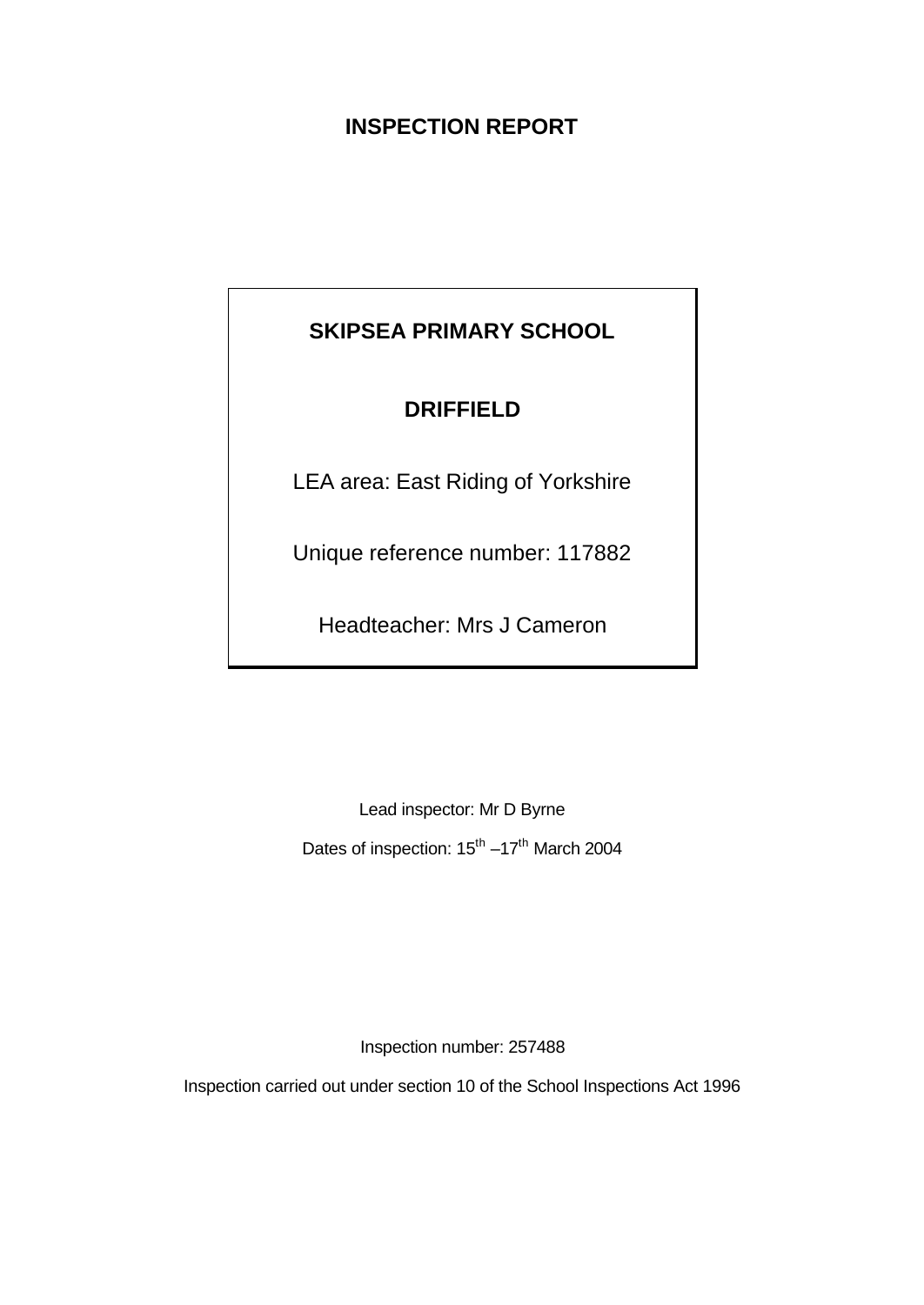### © Crown copyright 2004

This report may be reproduced in whole or in part for non-commercial educational purposes, provided that all extracts quoted are reproduced verbatim without adaptation and on condition that the source and date thereof are stated.

Further copies of this report are obtainable from the school. Under the School Inspections Act 1996, the school must provide a copy of this report and/or its summary free of charge to certain categories of people. A charge not exceeding the full cost of reproduction may be made for any other copies supplied.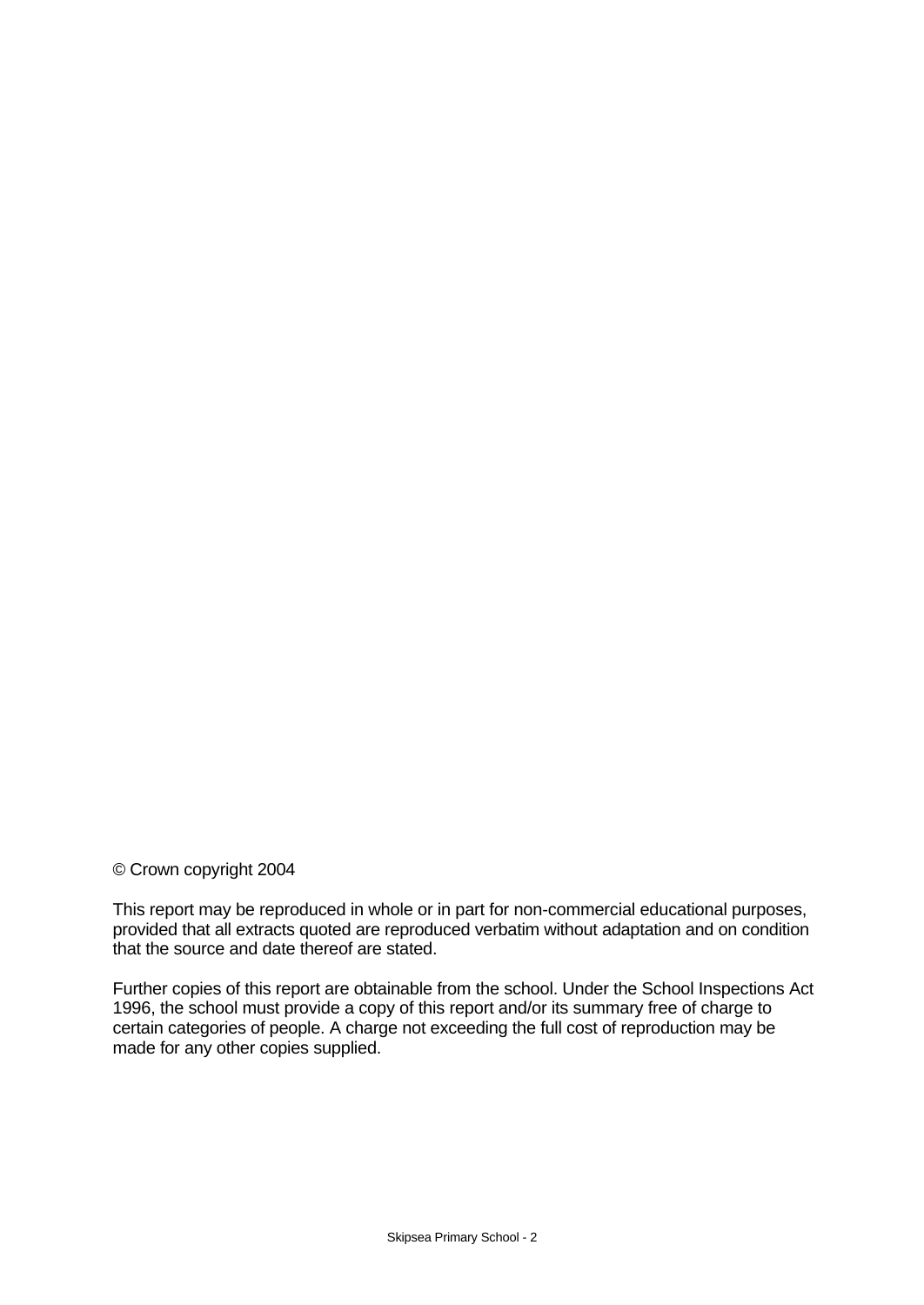## **INFORMATION ABOUT THE SCHOOL**

| Type of school:              | Primary                                     |
|------------------------------|---------------------------------------------|
| School category:             | Community                                   |
| Age range of pupils:         | $3 - 11$                                    |
| Gender of pupils:            | <b>Mixed</b>                                |
| Number on roll:              | 56                                          |
| School address:              | Hornsea Road<br>Skipsea<br><b>Driffield</b> |
| Postcode:                    | <b>Y025 8ST</b>                             |
| Telephone number:            | 01262 468394                                |
| Fax number:                  | 01262 468394                                |
| Appropriate authority:       | Governing body                              |
| Name of chair of governors:  | Mrs M Newton                                |
| Date of previous inspection: | 18 <sup>th</sup> May 1998                   |

## **CHARACTERISTICS OF THE SCHOOL**

This is a very small school in a rural seaside location. It educates 56 boys and girls aged from 3 to eleven years of age. The children of nursery age attend the local education authority managed peripatetic nursery housed within the school. The school serves an area that relies on the holiday trade and as a result there are high levels of pupil mobility, especially in Years 3 to 6. A high percentage of pupils start and leave school at times other than the normal times of admission and departure. All pupils are of White British ethnic background and none speak English as an additional language. The attainment of children when they start the school in the nursery varies from year to year but is well below average overall. The majority of pupils come from relatively disadvantaged backgrounds. The percentage of pupils known to be eligible for free school meals is well above the national average. The percentage of pupils identified as having special educational needs, including Statements of Special Educational Need, is just below the national average. The school qualifies for a grant to reduce the impact of socio-economic deprivation on pupils' education. The school has gained the accolade of being judged to be a healthy school.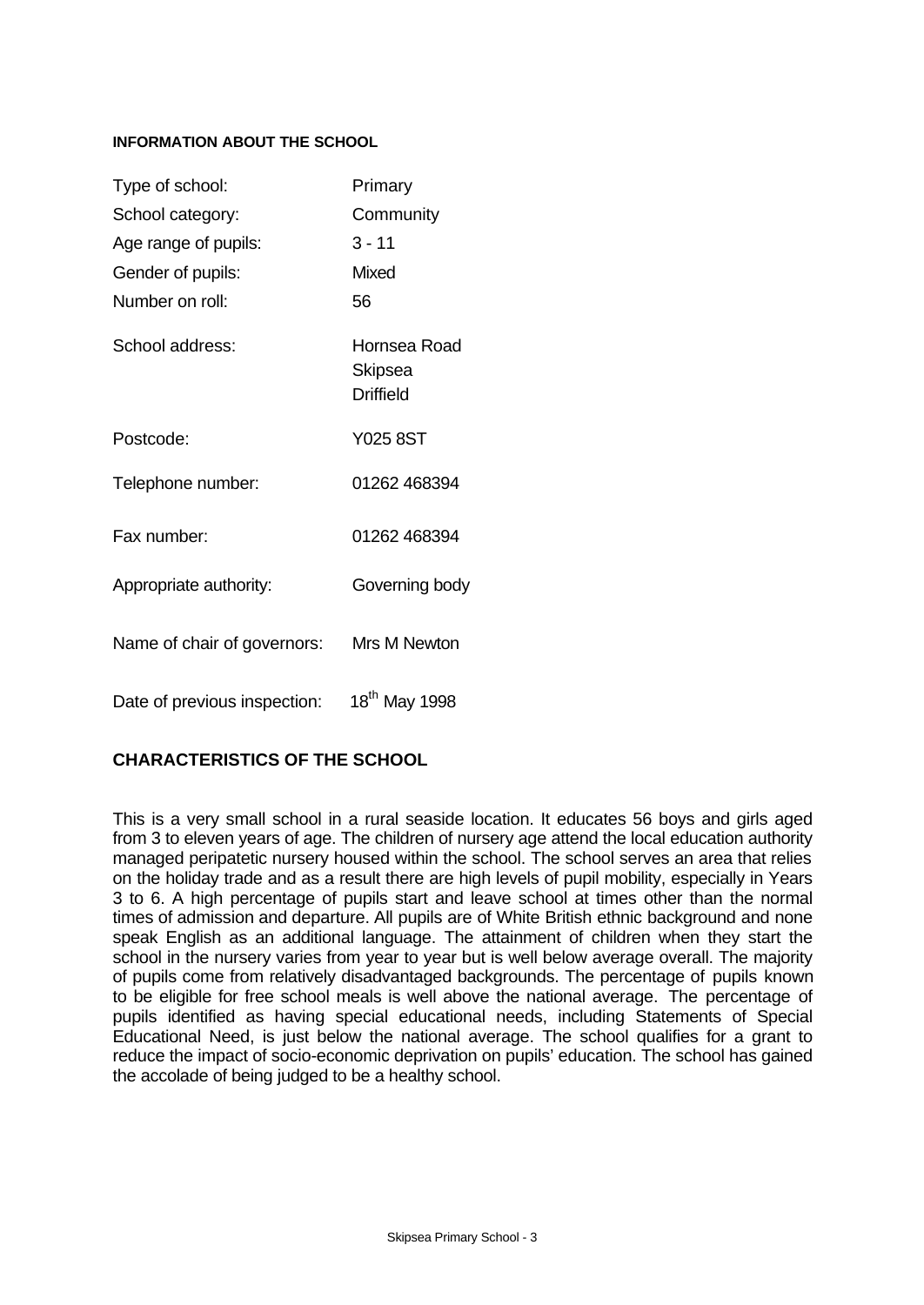## **INFORMATION ABOUT THE INSPECTION TEAM**

| Members of the inspection team |                |                | <b>Subject responsibilities</b>                                                                                                                                             |
|--------------------------------|----------------|----------------|-----------------------------------------------------------------------------------------------------------------------------------------------------------------------------|
| 28076                          | Mr D Byrne     | Lead inspector | Mathematics, science, information<br>and communication technology,<br>geography, history, physical<br>education, special educational<br>needs.                              |
| 9224                           | Mr M Vineall   | Lay inspector  |                                                                                                                                                                             |
| 31807                          | Mr D Carpenter | Team inspector | Foundation Stage curriculum,<br>English, art and design, design and<br>technology, music, religious<br>education, personal, social and<br>health education and citizenship. |

The inspection contractor was:

Altecq Education Ltd 102 Bath Road Cheltenham **Gloucester** GL53 7JX

Any concerns or complaints about the inspection or the report should be made initially to the contractor. The procedures are set out in the leaflet 'Complaining about Ofsted Inspections', which is available from Ofsted Publications Centre (telephone 07002 637833) or Ofsted's website (www.ofsted.gov.uk).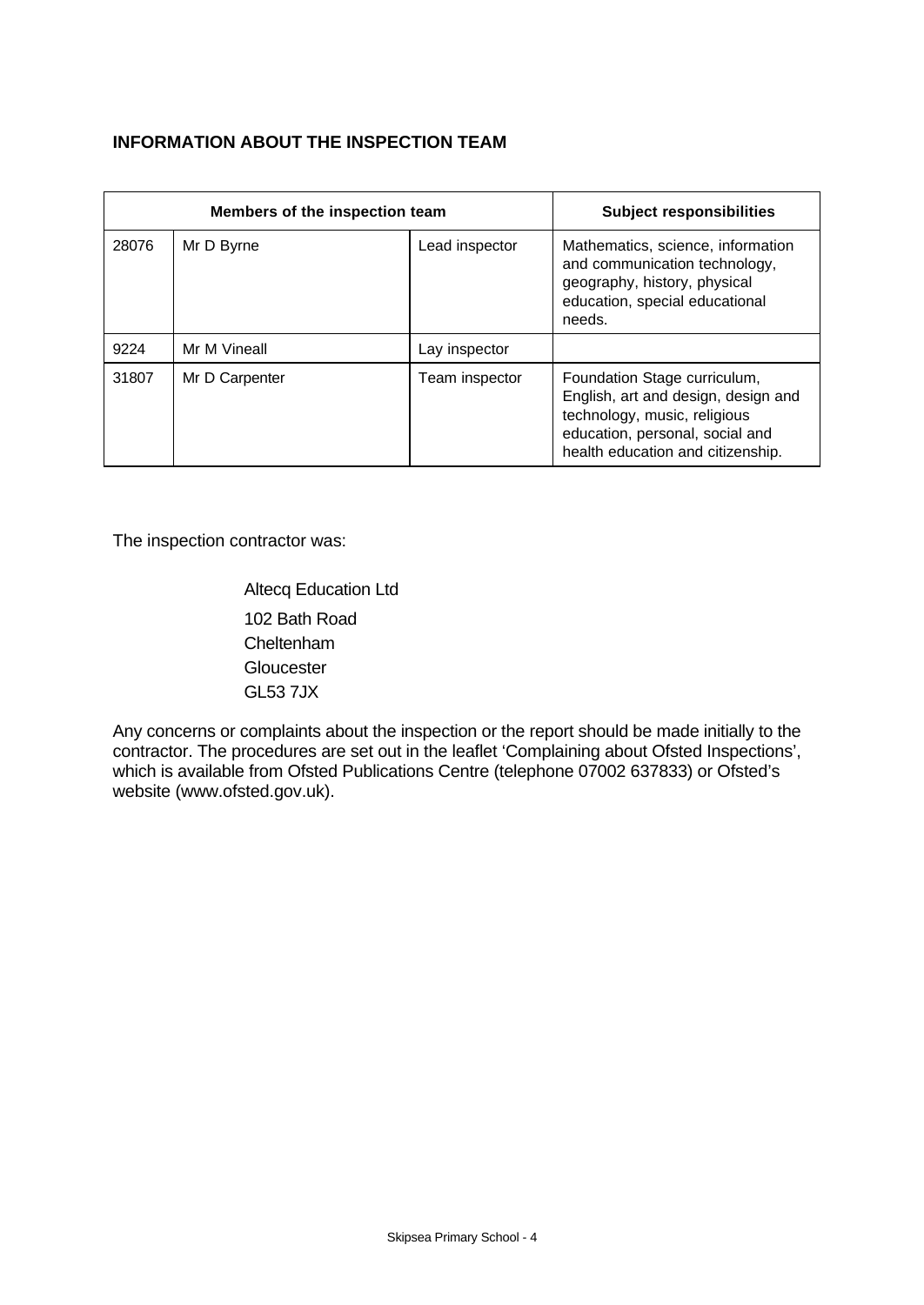## **REPORT CONTENTS**

|                                                                                                                                    | Page |
|------------------------------------------------------------------------------------------------------------------------------------|------|
| <b>PART A: SUMMARY OF THE REPORT</b>                                                                                               | 6    |
| <b>PART B: COMMENTARY ON THE MAIN INSPECTION FINDINGS</b>                                                                          |      |
| <b>STANDARDS ACHIEVED BY PUPILS</b>                                                                                                | 9    |
| Standards achieved in areas of learning, subjects and courses                                                                      |      |
| Pupils' attitudes, values and other personal qualities                                                                             |      |
| <b>QUALITY OF EDUCATION PROVIDED BY THE SCHOOL</b>                                                                                 | 12   |
| Teaching and learning<br>The curriculum<br>Care, guidance and support<br>Partnership with parents, other schools and the community |      |
| <b>LEADERSHIP AND MANAGEMENT</b>                                                                                                   | 17   |
| <b>PART C: THE QUALITY OF EDUCATION IN AREAS OF LEARNING AND</b><br><b>SUBJECTS.</b>                                               | 20   |
| AREAS OF LEARNING IN THE FOUNDATION STAGE                                                                                          |      |
| <b>SUBJECTS IN KEY STAGES 1 and 2</b>                                                                                              |      |
| <b>PART D: SUMMARY OF THE MAIN INSPECTION JUDGEMENTS</b>                                                                           | 31   |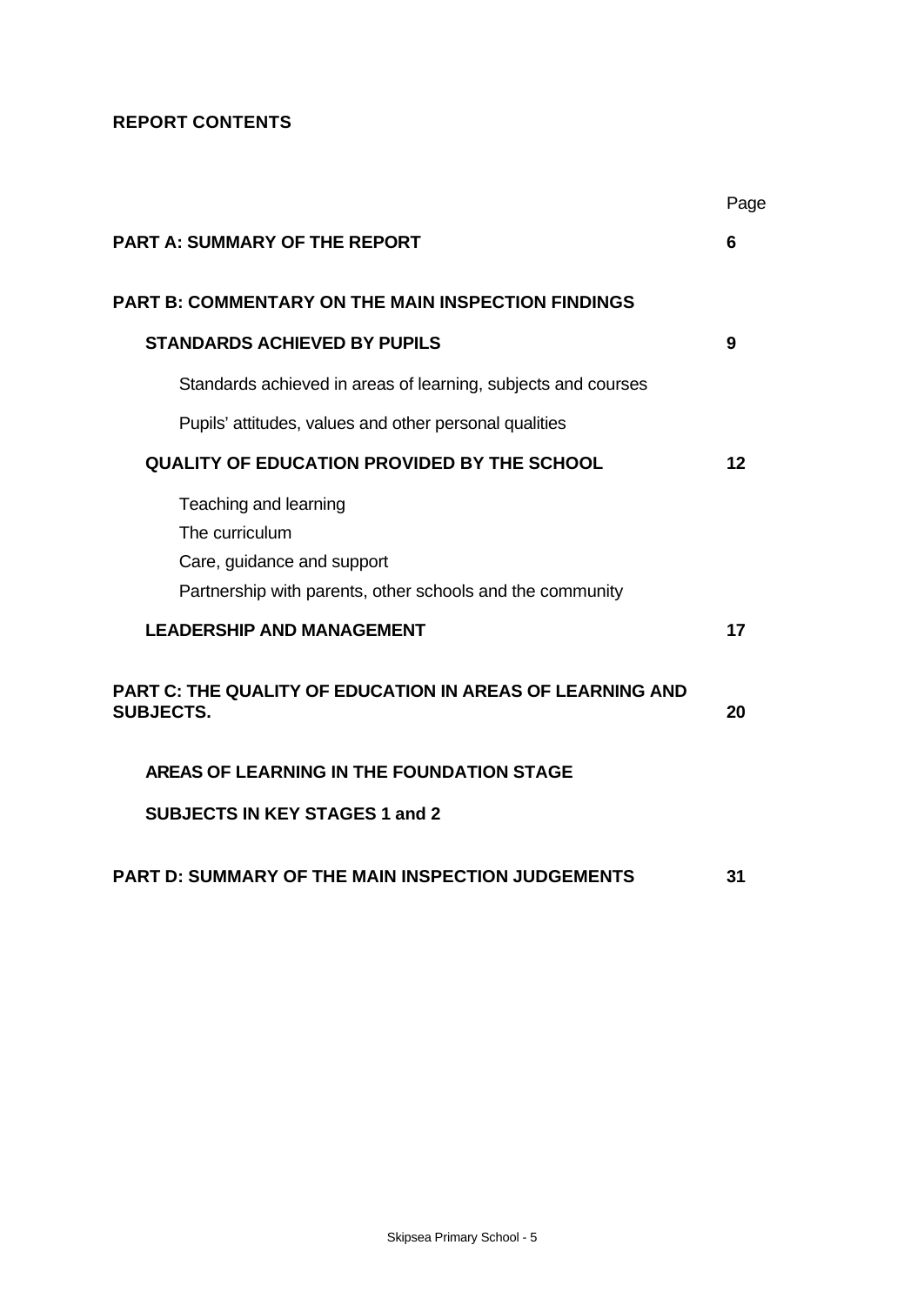# **PART A: SUMMARY OF THE REPORT**

## **OVERALL EVALUATION**

This is a **good** school that effectively meets the needs of a diverse and constantly changing school population. Although the percentage of pupils reaching national expectations in Year 6 is below average, the pupils achieve well in English and mathematics from the often very low standard at which they start. Good teaching promotes good attitudes, behaviour and levels of personal development amongst pupils. The school is well governed and the headteacher provides effective management and strong leadership. The school gives good value for money.

## **The school's main strengths and weaknesses are:**

- There is a warm, caring ethos that pervades the school.
- Pupils achieve well overall in English, mathematics, religious education and art and design.
- Standards of writing across the curriculum could be higher and pupils could do better in geography.
- The school is effectively led and managed by a head teacher with a strong sense of purpose and a supportive and knowledgeable governing body but procedures for monitoring, standards, teaching and learning in some subjects are unsatisfactory.
- Good teaching and the very good support of classroom assistants ensure that the diverse needs of pupils are met effectively.
- Not enough attention is given to enabling children in the Foundation Stage to develop their creativity nor for pupils in Years 1 to 6 to develop their investigational skills in mathematics and science.
- Good provision for spiritual, moral, social and cultural development results in pupils developing good attitudes, behaving well and forming good relationships with others.
- Good strategies for reducing absence are effectively tackling issues related to attendance although it is still not good enough.
- The curriculum is well planned so that the needs of pupils in mixed-age classes and the demands of high pupil mobility are met.
- The school makes good efforts to involve parents in their children's education and pupils benefit from good links with other schools and with the local community.

The school has made good improvement since the last inspection in 1998 and it is now more effective. The impact of leadership and management on the school is now good. Improvements have been made in the way the curriculum is planned across the school, there is much better provision for promoting good behaviour amongst pupils and gaps in provision for aspects of pupils' care and welfare have been filled. Even though attendance remains below average, effective measures have been taken that are significantly reducing absence. The governing body now takes a much more active role and is much better and is closely involved in the school's financial management.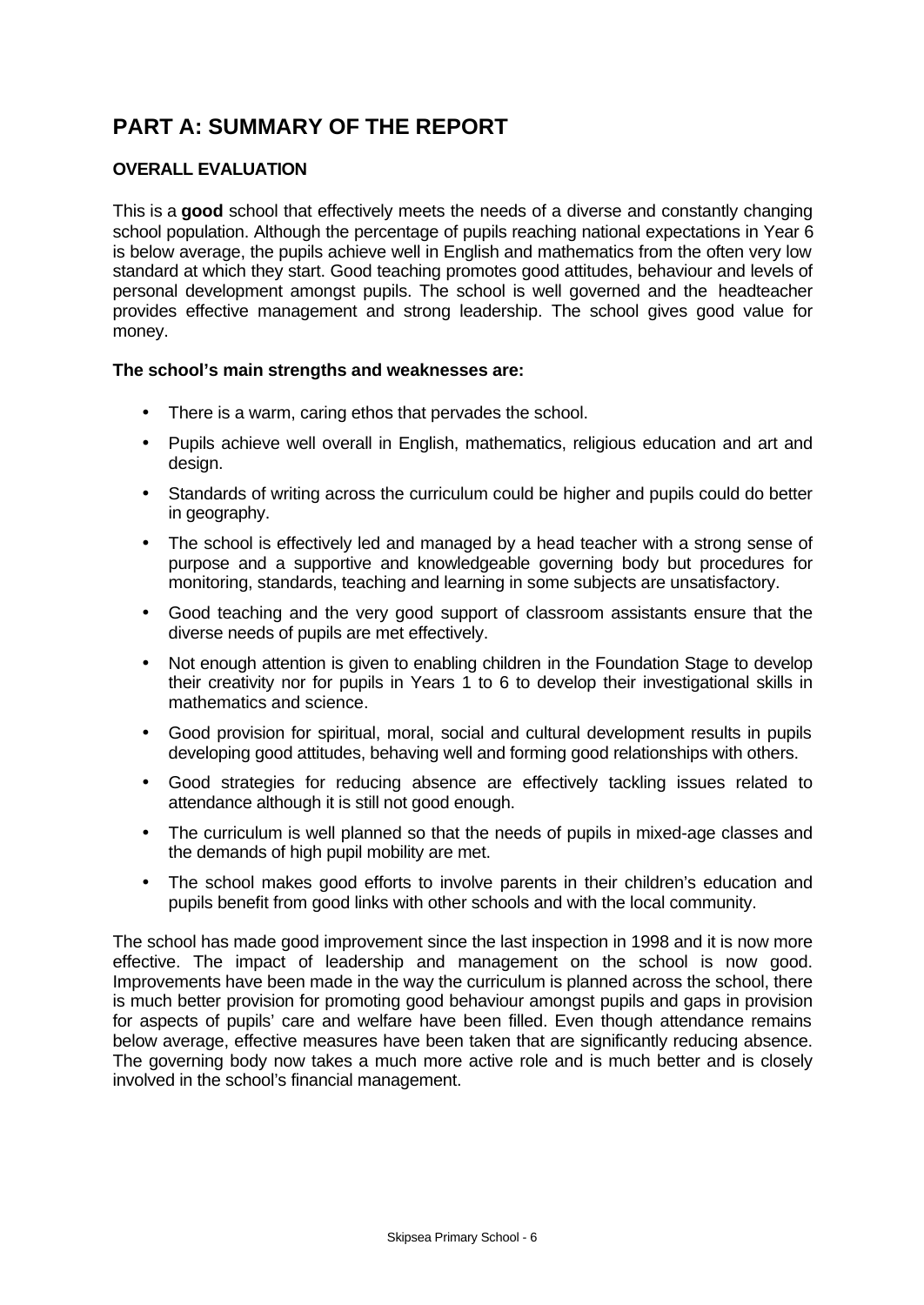## **STANDARDS ACHIEVED**

| <b>Results in National</b>                                 |      | Similar schools |      |      |
|------------------------------------------------------------|------|-----------------|------|------|
| Curriculum tests at the<br>end of Year 6 compared<br>with: | 2001 | 2002            | 2003 | 2003 |
| English                                                    |      |                 |      | n    |
| <b>Mathematics</b>                                         |      |                 |      | С    |
| Science                                                    |      |                 | F*   |      |

*Key: A – well above average; B – above average; C – average; D – below average; E – well below average; E\* - very low. Similar schools are those whose pupils attained similarly at the end of Year 2.*

The number of pupils in individual year groups are so small and the impact of high levels of pupil mobility into and out of the school so significant, that all statistical data has to be treated with great caution.

Achievement overall is **good**. Inspection evidence is that the overall attainment of children when they start school is well below the expectations for their age. In the Foundation Stage, children do well and achievement is good in each area of learning except creative development where they could do better. Despite the good progress of children in the Foundation Stage, by the end of their time in the reception class the large majority have still not reached the standards expected for their age. In Years 1 and 2, pupils continue to achieve well in reading, writing and mathematics, given the low level of prior attainment. Despite this, standards at the end of Year 2 are currently below the national average in reading, writing, mathematics and science. By the end of Year 6, the pupils who stay in the school make good progress and achieve well in English and mathematics but standards remain below average overall. Pupils could do better in writing across the curriculum and in mathematical investigations. In science, pupils achieve satisfactorily in terms of their knowledge but unsatisfactorily in their ability to perform scientific investigations. Pupils achieve well in religious education and art and design and satisfactorily in information and communication technology. Throughout the school, pupils with special educational needs achieve well and make good progress towards the targets in their individual education plans.

Pupils' spiritual, moral, social and cultural development is **good.** Pupils have good attitudes to their work and behave well. Attendance is unsatisfactory, in spite of the school's good efforts.

## **QUALITY OF EDUCATION**

The quality of education is **good**. The quality of teaching and learning is **good** with effective procedures for assessing pupils' attainment and progress. Very good support by teaching assistants makes sure that the wide range of ages and abilities in each class is generally well met. There is a good curriculum that makes learning stimulating for pupils. The school enhances learning well by making good provision for after-school clubs and effective use of educational visits. The accommodation and range of learning resources are good. Pupils receive good levels of care with good attention to their health and safety. There are effective systems for supporting new arrivals to the school. The school involves pupils well in the dayto-day running of the school and listens to their views and opinions. Good partnerships exist with parents, the local community and other schools.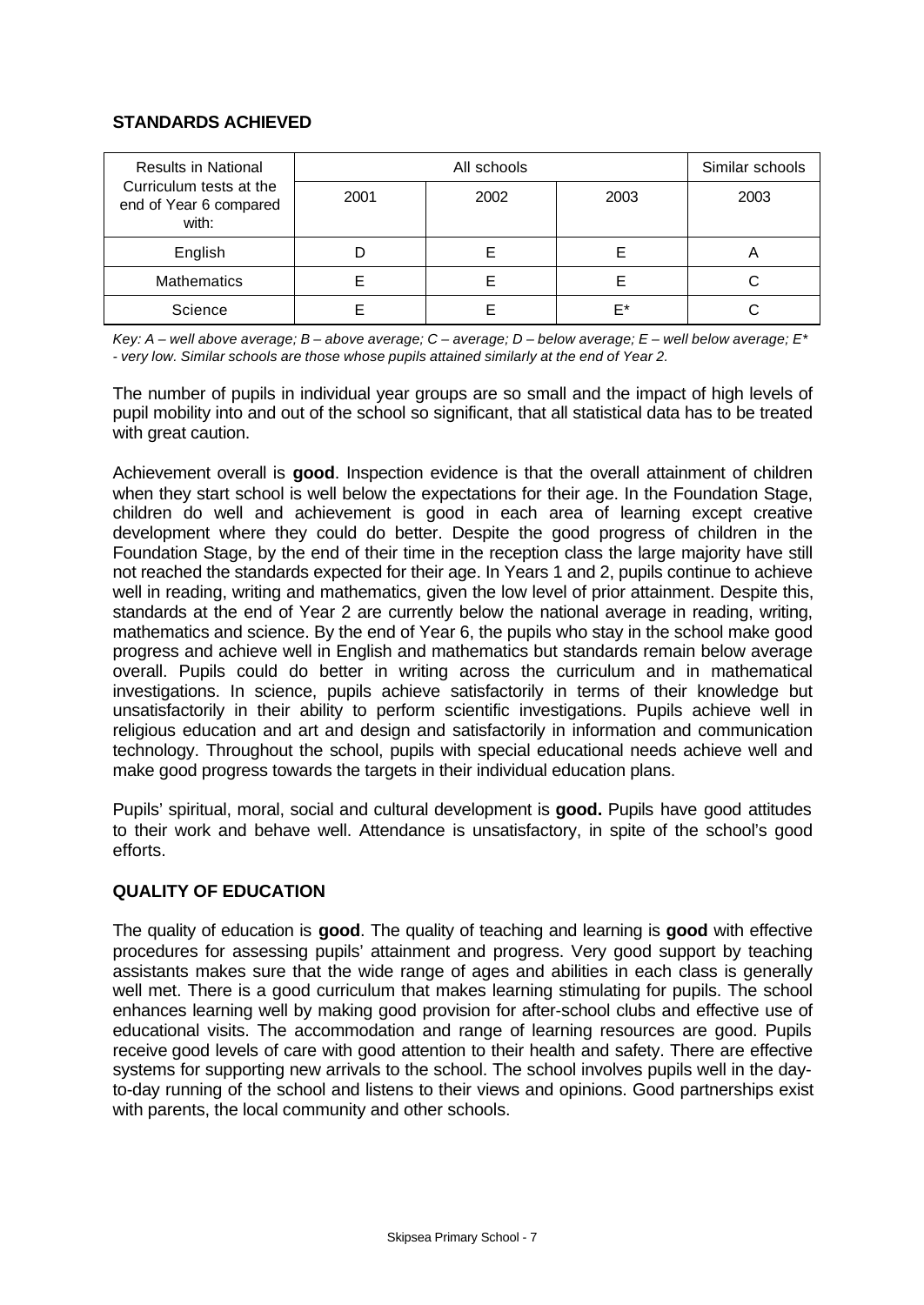## **LEADERSHIP AND MANAGEMENT**

The overall leadership and management of the school are **good.** The head teacher provides **good** leadership. All staff work together well to contribute to the wide range of management responsibilities and also provide good leadership. The management of the school and its governance are both good.

## **PARENTS' AND PUPILS' VIEWS OF THE SCHOOL**

Parents have good levels of satisfaction with the school. They feel the school provides a good quality of education that ensures that their children achieve well. Pupils enjoy school and are happy with the quality of teaching and what they are taught. They feel they are involved in the running of the school.

## **IMPROVEMENTS NEEDED**

The most important things the school needs to do to improve are:

- Raise standards in writing across the curriculum and improve pupils' achievement in geography.
- Improve the provision for children's creativity in the Foundation Stage.
- Raise standards of pupils' performance in mathematical and scientific investigations.
- Devise and implement a clear strategy for the way that standards, teaching and learning are monitored in subjects other than English, mathematics and science and information and communication technology.
- Continue with current strategies to keep absence to a minimum.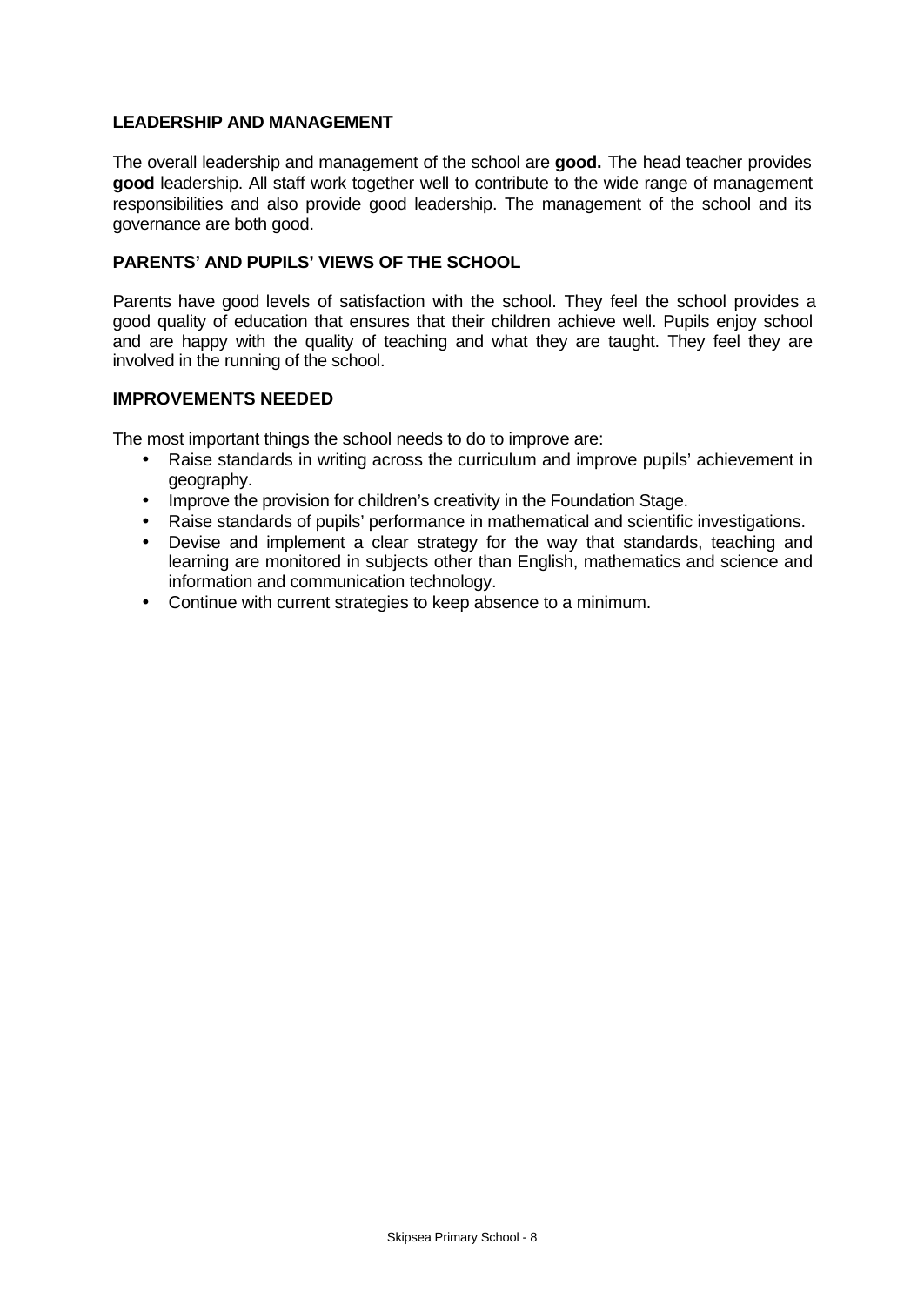## **PART B: COMMENTARY ON THE INSPECTION FINDINGS**

## **STANDARDS ACHIEVED BY PUPILS**

### **Standards achieved in areas of learning and subjects**

Pupils start school with standards that are **well below** average. In their time in the school, pupils make good progress and **achieve well** by the end of Year 6 in English and mathematics. Standards at the end of Year 2 and Year 6 are currently, however, **below** the national average in English, mathematics and science.

#### **Main strengths and weaknesses**

- Pupils achieve well in English and mathematics.
- Pupils achieve well in religious education and art and design by the end of Year 6 but the achievement in geography is unsatisfactory.
- Pupils with special educational needs achieve well.
- Most children and pupils work hard but could be more creative in the Foundation Stage.
- Pupils in Years 1 to 6 could make better use of their initiative in learning aspects of mathematics and science.

#### **Commentary:**

#### **Foundation Stage**

1 Children start in the nursery with standards that are well below average, particularly in their communication, language and literacy and their knowledge and understanding of the world. By the end of the reception class, children achieve well in their personal, social and emotional development, communication, language and literacy, mathematical development, knowledge and understanding of the world and physical development. They achieve satisfactorily in their creative development. By the end of the reception class, children reach the standards expected for their age in their personal, social and emotional development. In the other areas of their learning, despite the good progress made in the reception class in particular, most children do not reach the standards expected for their age by the time they move on to Year 1.

## **Key Stage 1**

- 2 In 2003, three pupils took the national tests at the end of Year 2. This very small number of pupils makes any analysis of data from national tests unreliable and the test results, therefore, are not published.
- 3 Inspection evidence shows that by the end of Year 2, pupils achieve well overall in English and mathematics and satisfactorily in science. In English pupils make good progress in their reading and writing but, despite this positive picture, pupils do not make up enough ground to reach the standards expected for their age by the end of Year 2 and standards are below average. Pupils do better in reading which is a result of the high profile that reading is given in the curriculum. Standards of writing, in particular standards of presentation, could be better and the school is taking effective measures to improve matters. In mathematics, pupils make good progress in their time in Years 1 and 2 and improve their knowledge and understanding of basic numeracy. The majority of pupils, however, achieve standards that are below the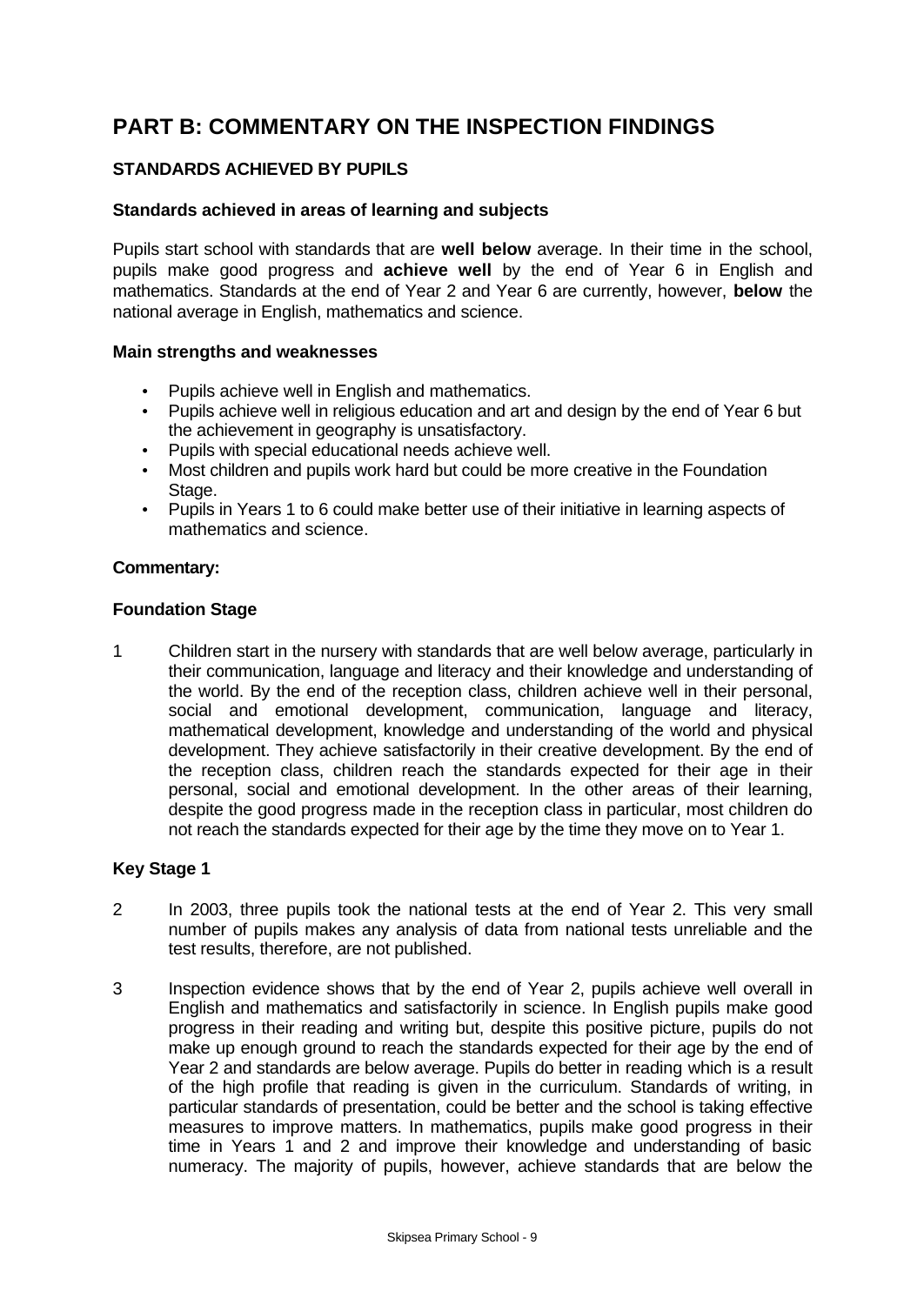national average by the end of Year 2. Whilst there is a good emphasis given in mathematics lessons to the development of numeracy skills, not enough time is given for pupils to perform mathematical investigations and solve mathematical problems. In science, pupils do well in improving on their low levels of knowledge and understanding of the world when they start Year 1 and by the end of Year 2 they have a satisfactory knowledge of basic scientific ideas. Strategies for developing pupils' enquiry skills are, however, not consistently applied and this reduces the standards in this area of science. Pupils with special educational needs are given good support and make good progress towards the targets in their individual education plans.

### **Key Stage 2**

- 4 In 2003, seven pupils took the national tests at the end of Year 6. This very small number of pupils makes any analysis of data from national tests unreliable. In Years 3 to 6, there are high levels of movement of pupils into and out of the school and for some pupils, high levels of absence. This has a negative impact on the standards achieved at the end of Year 6 and reduces the validity of data used to indicate how much learning occurs between Year 2 and Year 6. There are variations in learning amongst pupils who are new arrivals in school with many not doing as well as those children who have been in the school for some years.
- 5 Inspection evidence shows that a high proportion of pupils in the current Year 6 class have special educational needs and this, coupled with the impact of pupil mobility, depresses the overall standards attained. Standards in English, mathematics and science are below average overall. The pupils who start and complete their education in the school make good progress and achieve well in English and mathematics and satisfactorily in science. In English, pupils develop a secure knowledge and understanding of reading by the end of Year 6 and reach standards that are average for their age, but they could do better in writing. In mathematics, children develop a secure knowledge and understanding of numeracy but the application of this knowledge to solve mathematical problems could be better. In science, pupils develop a basic knowledge of scientific ideas but lack suitable skills of performing scientific investigations. The weakness in pupils' abilities to perform mathematical and scientific investigations is because recently introduced strategies to promote independent learning in these subjects are too recent to raise standards. There is no statistically significant difference between the performance of boys and girls. Pupils with special educational needs are given good support and make good progress towards the targets in their individual education plans. The small minority of higherattaining pupils are given suitably challenging work and achieve well overall.

#### **Subjects other than English, mathematics and science:**

6 The limitations of time for the inspection mean that it was only possible to make judgements about the quality of provision in information and communication technology and religious education. Inspection evidence shows that by the end of Year 6, pupils achieve well in art and design and religious education. In both of these subjects standards at the end of Year 6 are above expectations for pupils of their age. Pupils achieve satisfactorily and attain expected standards at the end of Year 6 in information and communication technology and physical education. In geography, pupils' knowledge and understanding of basic facts and of geographical skills are below average and pupils' achievement is unsatisfactory. It was not possible to make secure judgements about standards or provision in history and music.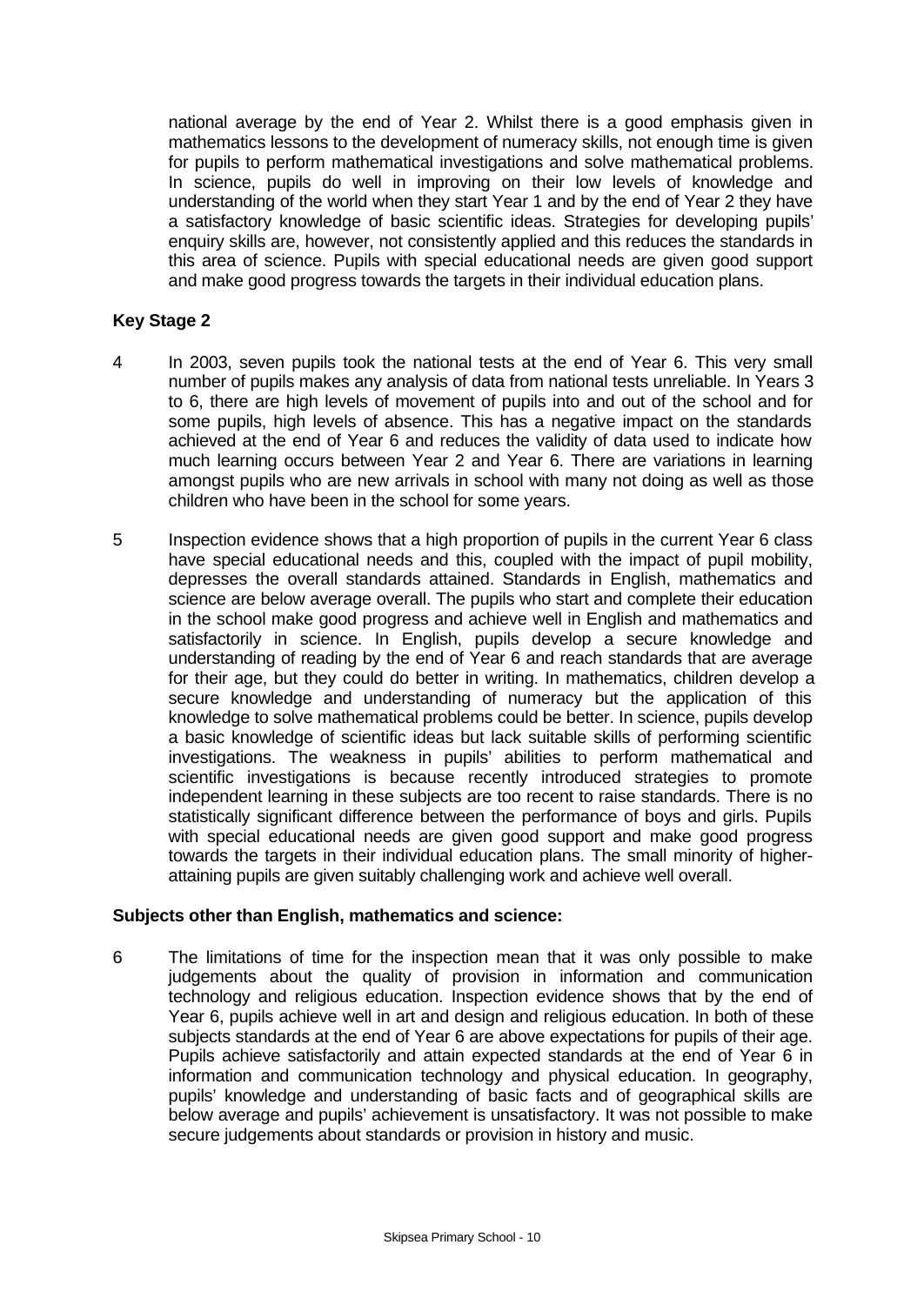## **Pupils' attitudes, values and other personal qualities**

Pupils' spiritual, moral, social and cultural development is **good**, promoting amongst pupils **good** attitudes, behaviour and levels of personal development. Attendance is **unsatisfactory**.

### **Strengths and weaknesses**

- Good relationships ensure that pupils feel safe and secure in school.
- Pupils are very keen to learn and work very well with others but have limited chance to develop their use of initiative to support aspects of learning.
- Incidents of bullying or harassment are very rare and pupils behave well.
- Attendance levels have been significantly improved by well-directed and imaginative work and continue to improve.

#### **Commentary**

- 7 The provision within the school for promoting good standards in terms of their attitudes, behaviour and personal development has improved significantly since the last inspection. The head teacher has developed and implemented a wide range of effective strategies to boost pupils' self-esteem, confidence and sense of pride.
- 8 Most children enjoy coming to school and thrive on the exciting and stimulating lessons and activities provided for them. Pupils feel safe and secure as a result of the good relationships established between teachers, support staff and pupils. The headteacher provides good leadership in promoting pupils' spiritual, moral, social and cultural development. There are effective, whole-school strategies that develop a heightened sense of spirituality and a good awareness of the pupils' own culture and that of others from different cultures and religious faiths. The good spiritual, moral, social and cultural development of pupils contributes to the way that pupils develop good attitudes to learning. Pupils develop good social skills and a sense of morality. The high levels of tolerance and care between pupils demonstrate this. The strong ethos of care generated throughout the school coupled with a consistently applied strategy for promoting good behaviour are key factors in a lack of any significant bullying or harassment.
- 9 In the Foundation Stage, children achieve the expectations for their age in personal, social and emotional development and develop good attitudes to working and sharing with others. These skills continue to develop in Years 1 to 6 with most pupils showing an interest in their lessons and a willingness to learn. The majority of pupils behave well in lessons although a small but significant number of pupils, mainly in Years 1 and 2, can be disruptive in lessons when there is no additional adult support. Behaviour out of class is good in the playground and at lunchtimes. By the time pupils reach Year 6, most have developed good attitudes to school work and concentrate for extended periods of time during lessons. Most pupils have good research skills, for example, in using books and computers to locate information but there are low expectations for pupils to work independently in mathematics and science. This reduces the level of initiative that pupils have in these aspects of their learning. There have been no exclusions in the last year.

## **Attendance**

10 The school faces a number of special circumstances locally, including seasonal holiday worker parents who take their own holidays in term time. The impact of this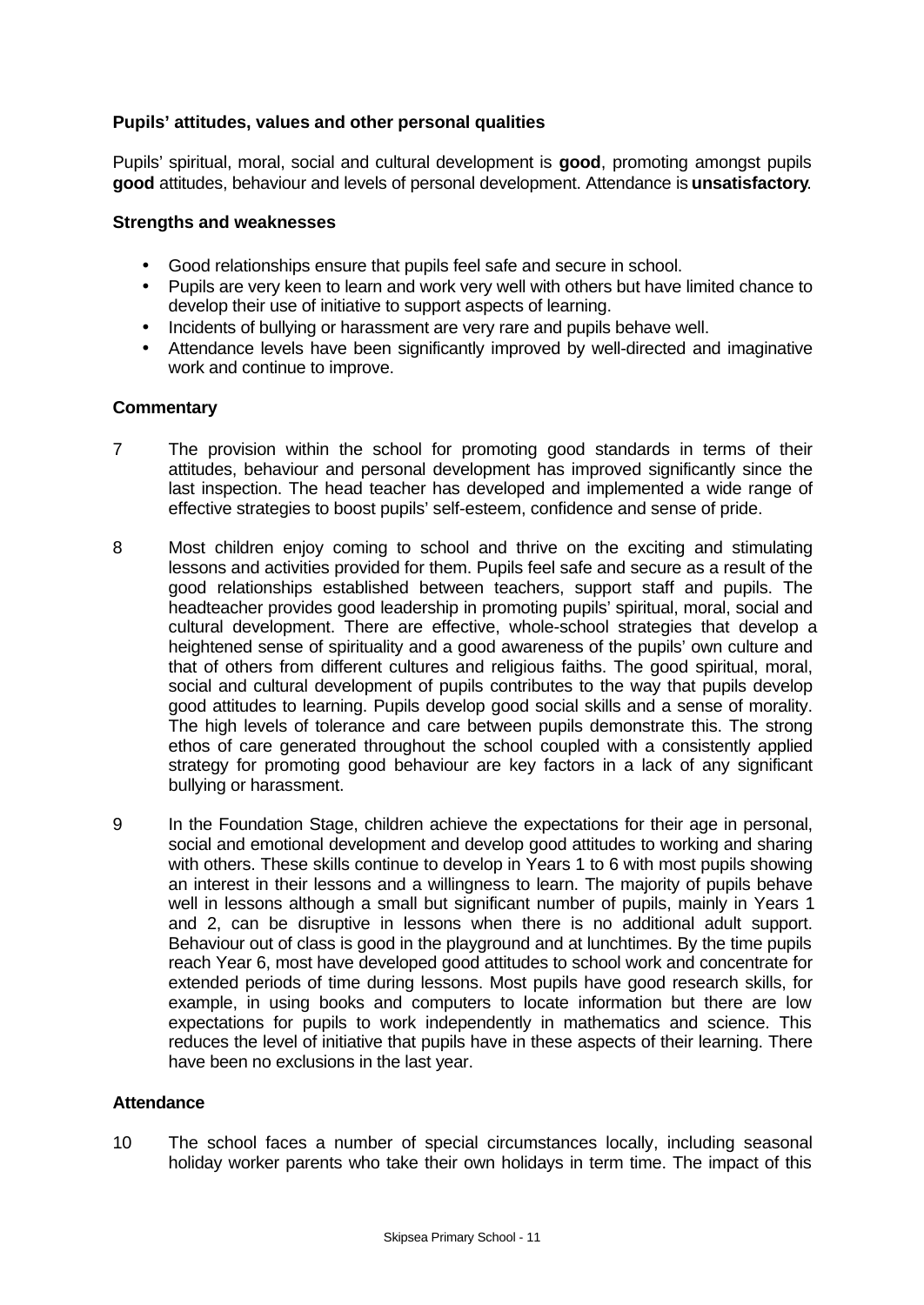has led to attendance levels that have been well below the national average in recent years.

11 Attendance is now improving as a result of a concerted drive by the school supported by a local education authority educational welfare officer. Effective actions have been taken. These include first day checking on unexplained absences, a range of rewards, for example certificates for good attendance, and a drive to convince parents of the importance of good attendance. In the first half of this school year, there has been a particularly significant improvement in attendance with levels up by nearly 2 per cent and no unauthorised absence. Procedures for completing and monitoring attendance registers have improved since the last inspection and now comply with regulations. Most pupils are punctual and arrive at school on time.

#### **Attendance in the latest complete reporting year (%)**

| Authorised absence |     | Unauthorised absence |      |
|--------------------|-----|----------------------|------|
| School data:       | 7.5 | School data:         | 0.45 |
| National data:     | 5.4 | National data:       |      |

The table gives the percentage of half days (sessions) missed through absence for the latest complete reporting year.

## **QUALITY OF EDUCATION PROVIDED BY THE SCHOOL**

**The quality of education is good.** The quality of teaching and learning is **good** overall. There is a **good** curriculum with **good** levels of curriculum enrichment. There are **good** levels of care and support. **Good** partnerships exist with parents, the community and other schools.

## **Teaching and learning**

**The quality of teaching is good with satisfactory teaching overall in the Foundation Stage.** The majority of pupils learn at good rate. Assessment is used effectively to inform staff about the standards and progress of pupils.

#### **Main strengths and weaknesses**

- Pupils learn well overall with better progress made by pupils who stay in the school throughout their primary education.
- Very effective teaching of pupils in Years 5 and 6 challenges pupils to think for themselves but across the school, not enough time is given to promoting pupils use of initiative.
- Good use is made of assessment to guide planning and to identify the needs of new arrivals.
- Reading is taught well but, until recently, expectations for writing have been too low.
- Very good support by teaching assistants ensures that all pupils are effectively included in all aspects of the curriculum.
- Expectations are too low for children in the Foundation Stage to use their imagination and creativity.
- In Years 1 to 6, there is not enough emphasis given to developing pupils' enquiry skills in mathematics and science.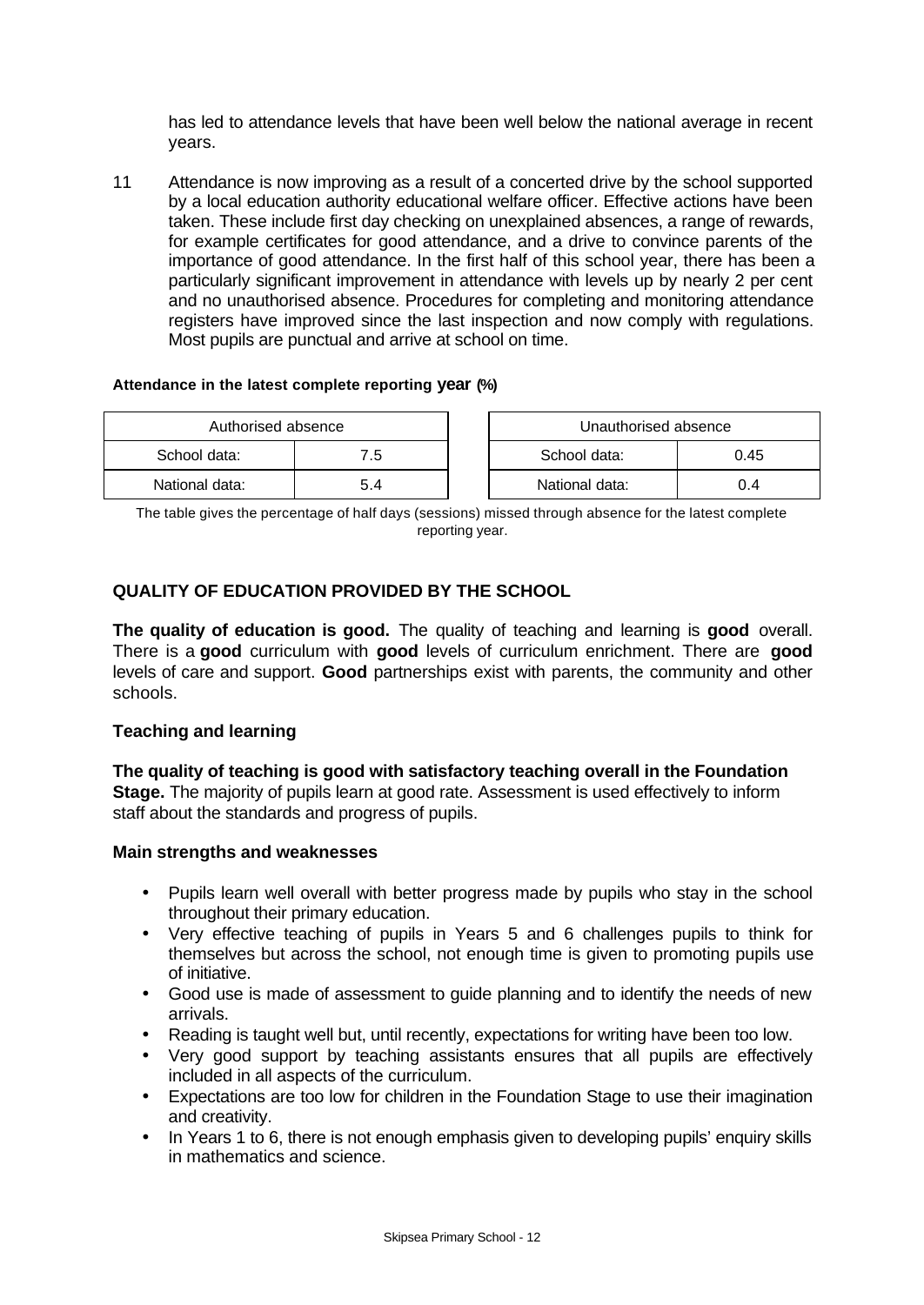## **Commentary**

12 Teachers are very caring and supportive of pupils both in terms of their academic and their personal development. Staff work hard to effectively meet the challenge presented by the high mobility and above average levels of absence of pupils. Strong teamwork between teachers and teaching assistants ensures that lessons are generally effectively organised and managed so that the wide range of ages and abilities within each class is fully met. Teachers are very effectively supported by teaching assistants in maintaining a good focus on promoting pupils' knowledge and understanding of English and mathematics.

|  |  |  |  |  | Summary of teaching observed during the inspection in 19 lessons |
|--|--|--|--|--|------------------------------------------------------------------|
|--|--|--|--|--|------------------------------------------------------------------|

| Excellent | Very good | Good | Satisfactory | Unsatisfactory | Poor | Very Poor |
|-----------|-----------|------|--------------|----------------|------|-----------|
|           |           |      |              |                |      |           |

The table gives the number of lessons observed in each of the seven categories used to make judgements about lessons.

- 13 In the Foundation Stage, the quality of teaching is satisfactory overall. It is satisfactory in the nursery class and good for children in their reception year. The teaching of personal, social and emotional development is good overall. Teachers and support staff make good use of the mixed-ability groupings in Class 1 to promote children's social development. In this class, reception children benefit from working alongside pupils from Years 1 and 2. Good teaching of children's knowledge and understanding of the world is based upon the provision of a good range of activities including contact with visitors to school. In terms of the development of children's communication, language and literacy and mathematical development, satisfactory teaching of nursery children and good teaching of reception children result in children achieving well overall. Children's physical development is effectively taught. In creative development, there is a tendency for teachers to overemphasise the teaching of basic skills and not enough time is given for children to develop their creativity or to use their imagination.
- 14 In Years 1 to 6, there is a strength in the way that teachers use direct, class teaching methods which results in most pupils successfully acquiring knowledge. At times however, not enough emphasis is given to providing pupils with activities to develop their independent learning skills. Teaching is particularly strong in Years 5 and 6 where there is some very good teaching. This is typified by the setting of high expectations for pupils to work things out for themselves by applying their knowledge of different subjects. Throughout Years 1 to 6, teachers have a secure knowledge and understanding of the National Strategies for Literacy and Numeracy. They make sensible adaptations to each strategy to meet the particular needs of the school's pupils. Reading is taught particularly well and pupils develop good skills of using books for research as well as for pleasure. There have been weaknesses in the past in the teaching of writing, and particularly in accepting work that is untidily presented. With the recently gained stability in terms of the permanent teaching staff, expectations are now higher and standards are rising as a result. Numeracy is effectively planned and taught and a recent emphasis on promoting pupils' thinking skills is successfully developing pupils' mental arithmetic skills. However, not enough attention is paid to encouraging pupils to apply their knowledge and understanding of mathematics to undertake mathematical investigations and solve problems. There is a similar weakness in the teaching of science. Whilst knowledge is effectively taught, strategies are weak for teaching pupils how to perform scientific investigations and experiments.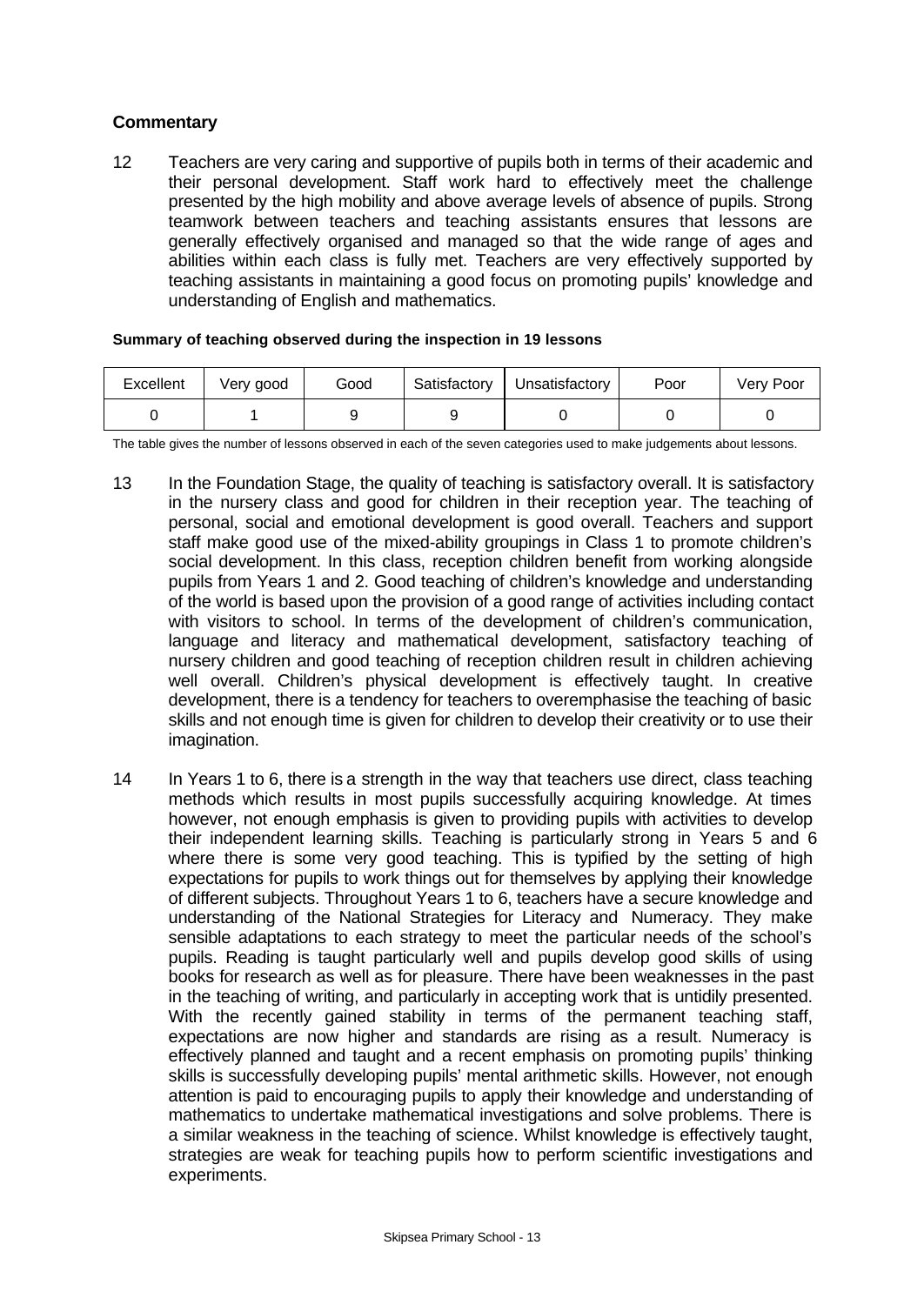- 15 Both religious education and art and design are taught well. Pupils are provided with a good range of exciting and relevant activities that challenge and extend pupils' existing knowledge, understanding and skills.
- 16 Throughout the school, pupils with special educational needs are taught well with very good support provided by teaching assistants. The pupils are fully included in all aspects of school life and make good progress towards the targets in their individual education plans. The needs of higher-attaining pupils are mostly well met, particularly in Years 5 and 6 but in other classes there are occasions when these pupils are not challenged enough.
- 17 The majority of pupils benefit from the good teaching and learn well. During lessons they usually work hard and try their best. The high number of pupils who join school at times other than the normal point of admission often struggle to adjust to the pace of work and tend to have lower levels of attention during lessons. Overall, however, pupils enjoy lessons and show good levels of motivation and a desire to learn but low expectations for pupils to work independently in mathematics and science reduce their use of initiative in some aspects of their learning.
- 18 Teachers make effective use of assessment to gauge pupils' achievement and progress. Particularly good use is made of assessment of new pupils arriving during the course of the year so that the individual need of these pupils can be identified and planned for.

## **The curriculum**

The curriculum is **good** and is enriched by a **good** range of learning experiences. Accommodation and resources are **good.**

## **Main strengths and weaknesses**

- Good emphasis is given to reading, writing and mathematics.
- Staff effectively evaluate the strengths and weaknesses of the curriculum and successfully implement a number of curriculum innovations.
- Subjects are mostly well planned but not enough time is built in to developing children's creativity in the Foundation Stage and to developing pupils' skills of investigation in mathematics and science in Years 1 to 6.
- Pupils with special educational needs benefit from well-planned individual education plans that are effective in guiding their learning.
- Pupils benefit from a good range of educational visits and have access to a very good range of extra-curricular activities.
- The school buildings are very well maintained and pupils benefit from access to good outdoor facilities.

## **Commentary**

19 The curriculum is well planned to meet the needs of the pupils. Overall, the curriculum has improved since the last inspection with better planning in all subjects and a sharper focus given to the basics of reading, writing and mathematics. A number of innovations have been made to the way subjects are planned with good use of blocked time for subjects such as art and design and design and technology. Pupils in Years 3 to 6 are also introduced to French with pupils in Years 5 and 6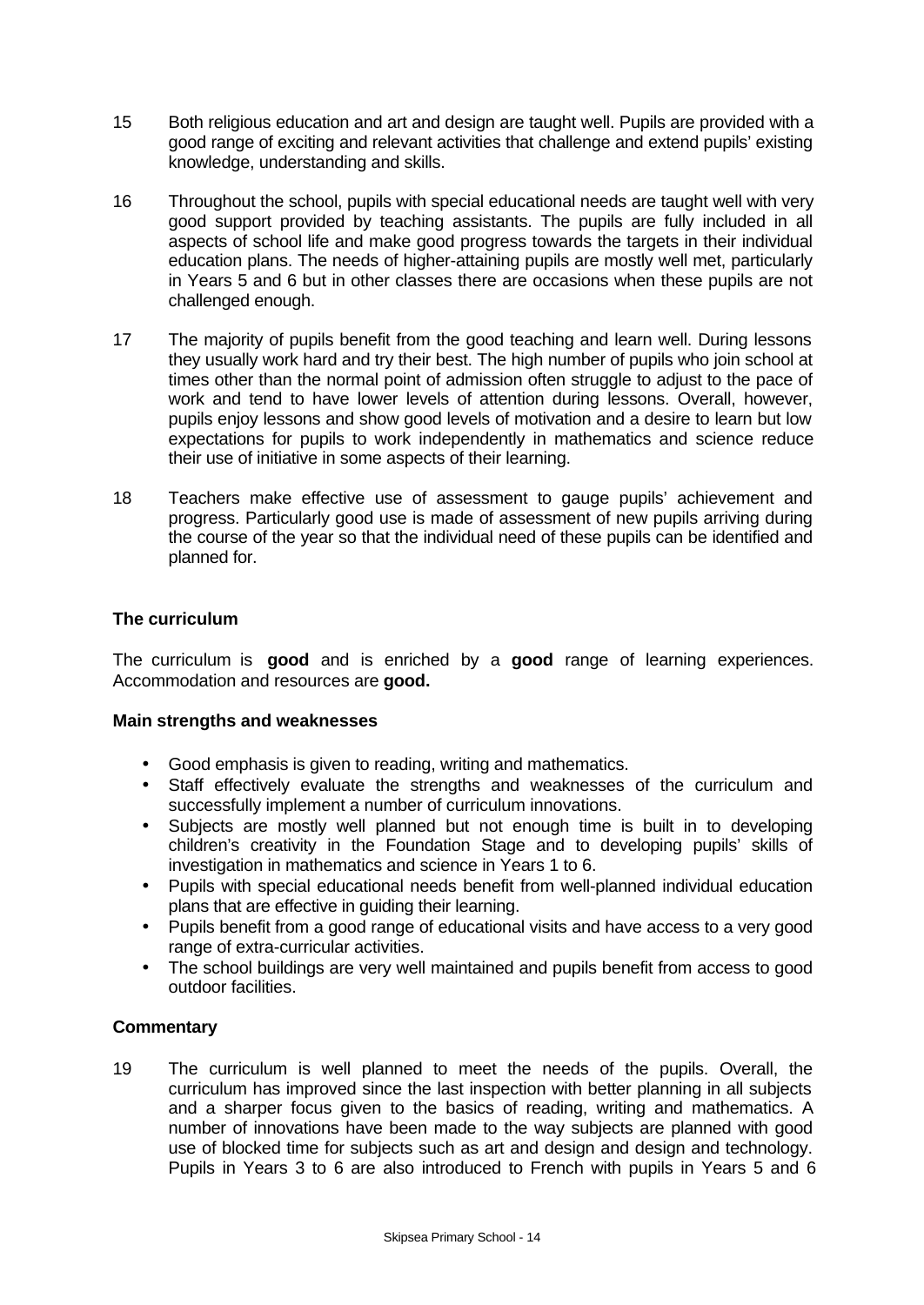benefiting from effective liaison with the French department of the local high school. The head teacher and staff carefully evaluate what is taught and, after analysing the school's assessment information, identify ways of adapting the curriculum. A flexible approach is sensibly taken with regard to curriculum planning in order to cope with the needs arising from the constant movements of pupils.

- 20 A satisfactory curriculum is provided for children in the Foundation Stage. Children are provided with a suitable range of activities that match the recommendations for their age. In the nursery class, however, not enough time is given to developing children's creativity and imagination. Pupils in Years 1 to 6 receive a good curriculum overall. The school has placed great emphasis on the development and adaptation of the National Strategies for Literacy and Numeracy. Other subjects are planned effectively although some gaps in geography for example in developing field study skills, reduce the knowledge and achievement of pupils. In mathematics and science, the time given to developing pupils' skills of independence is unsatisfactory. The school has just gained the accolade of qualifying as being a healthy school. Issues related to pupils' personal development in terms of sex education, drugs awareness and the need to consider others are effectively planned for.
- 21 A priority for the school is to link subjects together and make sure that the skills of English, mathematics and information and communication technology are planned and taught alongside the foundation subjects. Good progress is beginning to be made, but better monitoring is needed in some foundations subjects to forge even better links. The school makes good use of a range of resources to extend learning inside the classroom. The local environment and educational visits are effectively used to extend and enrich the curriculum. Visitors to the school introduce pupils to activities such as the creation of outdoor sculptures. Pupils benefit from a good range of extra-curricular activities outside the normal school hours.
- 22 The provision for pupils with special educational needs is good with very good support by the teaching assistants. Pupils have good quality individual education plans to meet their needs.
- 23 The quality of accommodation and resources is good overall. The accommodation for children in the Foundation Stage includes good access to a safe and secure outdoor play area. Buildings are well maintained and spacious enough for the number of pupils in the school. At times, however, there are minor levels of disruption to learning resulting from the need for pupils and adults to walk through classrooms to access all parts of the building. Pupils benefit from large grassed sports and play areas. The playground facilities are of a very good standard and contribute to good relationships amongst pupils at play. The hall is small and makes some elements of indoor physical education difficult to manage but good use is made of the local sports centre to relieve the problem. Resources are good overall although reception aged children have access to a limited range of role-play resources and games. Resources to support learning in information and communication technology are good. The school is adequately staffed by suitably qualified teachers and teaching assistants.

## **Care, guidance and support**

Provision for pupils' care, welfare, health and safety is **good.** The school provides **good** support, advice and guidance and has **good** procedures for seeking the views of pupils.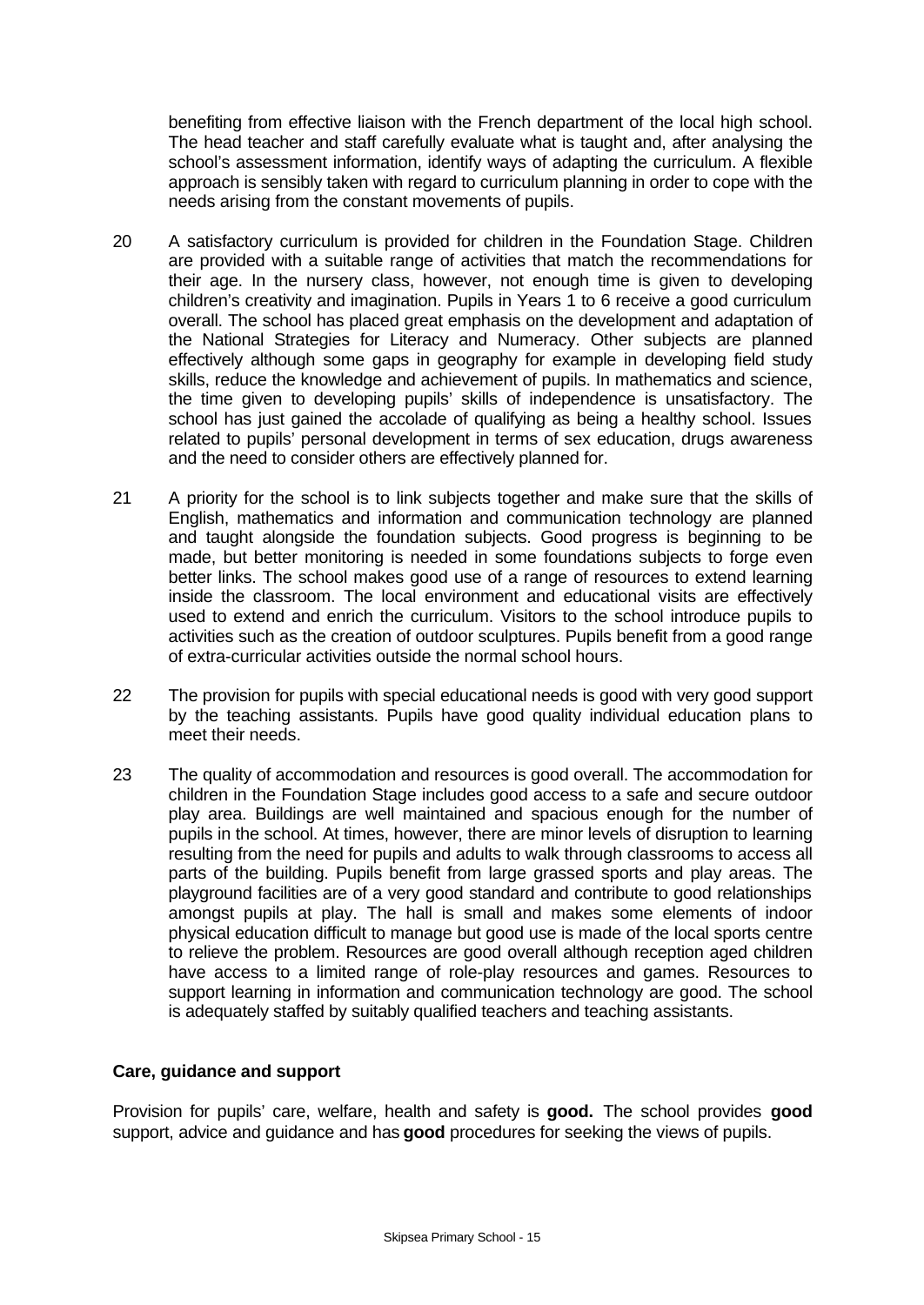### **Main strengths and weaknesses**

- Good strategies exist that ensure that all pupils enjoy a safe, secure and healthy school.
- There is good involvement of pupils in the running of the school.
- There are good procedures for the transition of pupils when they start and leave school.

## **Commentary**

- 24 Throughout the school, staff are vigilant in ensuring that all pupils are carefully supervised and safe at all times. The provision has improved significantly since the last inspection when there were a number of weaknesses. The head teacher and staff have taken very effective action that ensures that all weaknesses have been fully addressed. Child protection is now the specific responsibility of the head teacher. Good links with social services have ensured that all staff in the school are aware of the correct procedures regarding child protection and their own responsibilities. Health and safety issues are well managed by staff and the governing body. An attentive caretaker keeps a close eye on any possible risks and takes prompt action in the event of any concerns. Accidents are rare and detailed records are kept that enable the school to find ways of remedying any causes. All procedures regarding the administration of medicines are effectively managed.
- 25 The school values the good levels of maturity of its pupils. Pupils are encouraged to develop a sense of responsibility through a variety of strategies. For example, a pupil is appointed to monitor behaviour on the school bus and pupils take responsibility for ensuring that every pupil's birthday is celebrated. The school has good procedures for listening to pupils' views. The recently formed school council contributes to aspects of the school's management by considering many whole-school issues. As a result, several improvements have been implemented, for example, the introduction of a playground buddy system, sharpening the behaviour policy and developing better play facilities in the playground.
- 26 The school has a strong family ethos and good relationships at all levels. Staff work well together to support all pupils in their learning. There are effective systems for supporting new arrivals to the school of whom there are many at many different times during the school year. The school has good procedures for easing the trauma when children start school and for their transition to secondary schools.

## **Partnership with parents, other schools and the community**

**Good** partnerships exist with parents, the community and other schools.

#### **Main strengths and weaknesses**

- There is good communication with parents.
- The school makes good efforts to engage parents in the life of the school and their children's work but the high levels of mobility makes this difficult to achieve.
- The school is responsive to the views and needs of parents.
- There are beneficial links with local primary and secondary schools.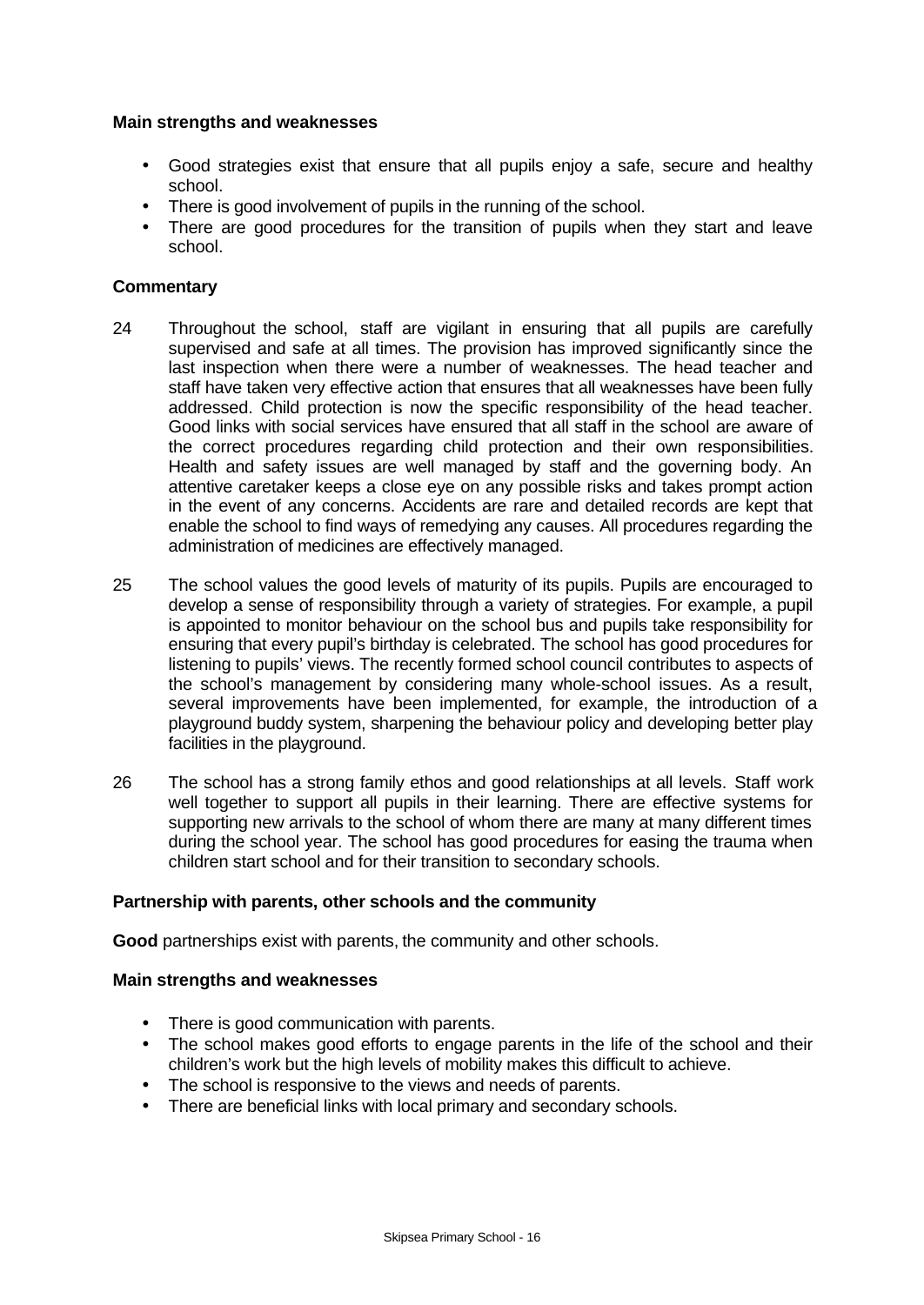## **Commentary**

- 27 Parents express supportive views of the school. Much effort has been made by the school to develop a partnership with all parents but the high levels of pupil mobility makes a true partnership difficult to develop. Not all parents show a willingness to respond to the school's efforts but a significant number are very supportive of the school and are well engaged with their children's learning. The school's communications with parents are good, with a sharp, informative, fortnightly newsletter that includes the listing of pupils rewarded for good work, effort, behaviour and attendance. Reports to parents are also good with individual, diagnostic comments, a rating for effort and targets. Regular parents' evenings enable parents to get involved in helping their children work towards the targets for their academic and personal development. Many parents attend school events that involve their children. For example, parents are invited to an assembly each month and workshops are provided to explain to parents how subjects are taught and suggestions about how parents can help their children's learning at home.
- 28 Good links have been made with the Hornsea Secondary School. These include imaginative induction procedures where, for example, pupils in Year 6 participate in a curriculum project that is continued and developed in Year 7. Work experience students from Hornsea regularly come into school. Good links with the pyramid of local primary schools make a positive contribution to aspects of staff development and to the education of pupils for example, by enabling them to participate in sports tournaments.
- 29 The school enjoys a good relationship with the village community. Pupils visit both churches and benefit from resources for indoor physical education at Skipsea Sands. The curriculum is also enhanced through visits to various venues including Hornsea Theatre, Hull Stadium, York Viking Centre and a church in Beverley. A number of visitors come into the school to support a variety of curriculum projects for example the arts project involving the creation of outdoor sculptures.

## **LEADERSHIP AND MANAGEMENT**

The leadership and the management of the school are **good.** The head teacher and her staff provide **effective** leadership and ensure that the school is **well** managed. The governing body provides **good** governance.

## **Main strengths and weaknesses**

- The headteacher's good leadership ensures steady improvement in the quality of education.
- The unavoidable division between the management of nursery and reception reduces the impact of the Foundation Stage curriculum.
- English, mathematics and science and information and communication technology are managed well but the monitoring of provision in most foundation subjects is unsatisfactory.
- The school has good levels of inclusion with good management of the provision for pupils with special educational needs.
- Governors are active in monitoring what goes on in the school and seek ways of making it better.
- Financial management is good although the fluctuating pupil numbers makes the long-term planning of finances difficult.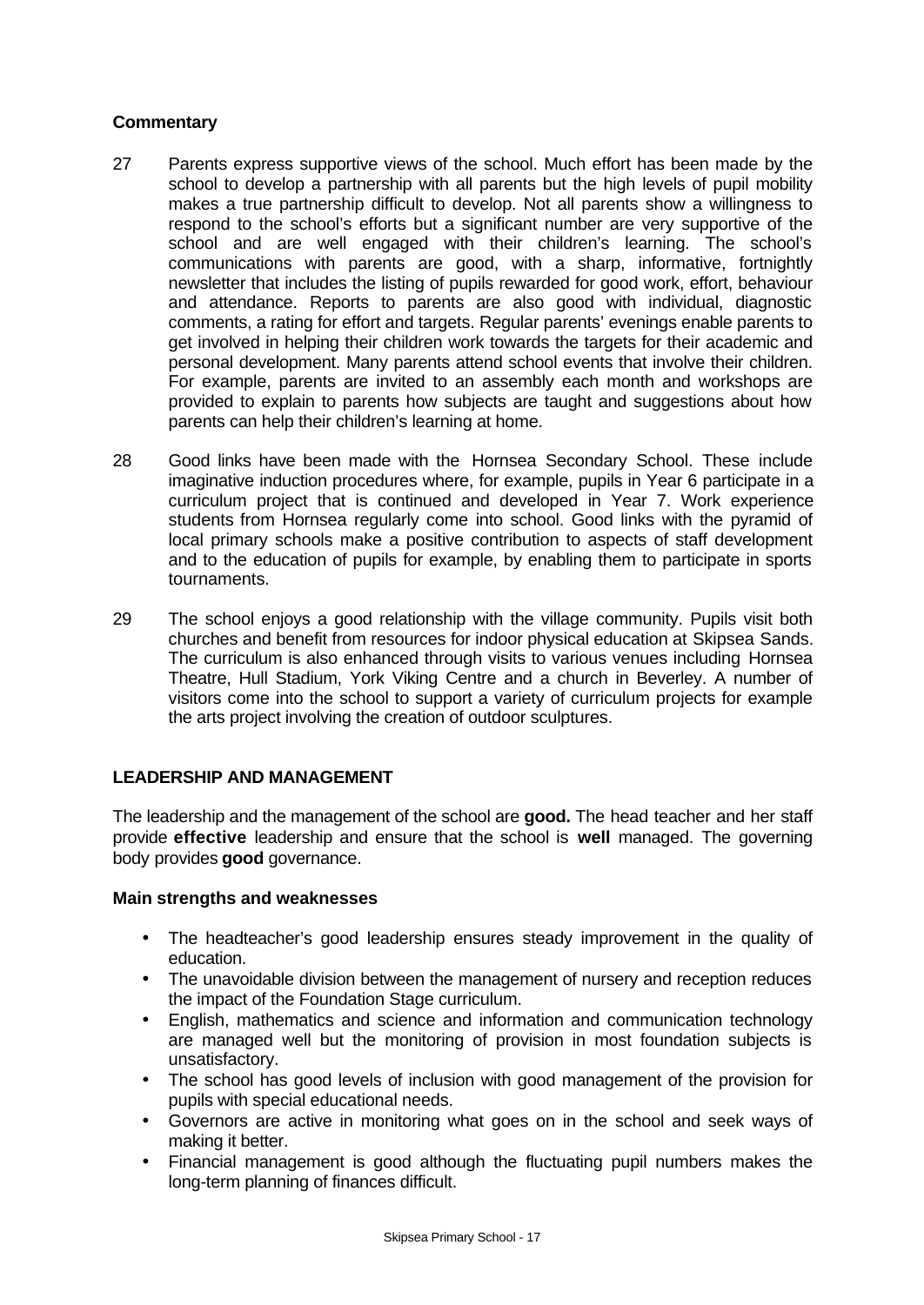- 30 The headteacher is an effective leader with a good knowledge and understanding of the needs of the diverse, and constantly changing, range of pupils in the school's care. She ensures that the resources of the school and the expertise of staff are effectively directed to meet the needs of all pupils. Despite the considerable demands of a class teaching responsibility, the headteacher has developed and maintained a good ethos within the school. Effective leadership has successfully brought the school through a time when significant staff absence and changes depressed some aspects of the quality of education provided. The school is currently moving forward steadily as the impact of strong leadership by the head teacher and good teamwork between staff take effect.
- 31 The impact of leadership and management on the quality of the school's provision has improved significantly since the last inspection. Effective actions have been taken that have improved pupils' attitudes and behaviour, reduced the high levels of pupils' absence and improved the quality of pupils' care, welfare, health and safety. In addition, a good focus has been given to raising standards, especially in the core subjects of English and mathematics. An effective system has been established to evaluate how effective the school is, with good use of assessment data in English and mathematics to show variations in progress and the achievements of different pupils and year groups. These procedures are useful for evaluating the effectiveness of the school's provision. The school is not complacent and is currently seeking ways to build on its current stability in staffing so that further improvements can be made.
- 32 The school is efficiently managed by effective teamwork between the headteacher and her teaching and support staff. There is a helpful school development planning process that successfully involves consultations with all key people, including staff and governors, to create a manageable set of educational priorities for the school's improvement. Teaching staff work together to effectively manage English, mathematics and science and information and communication technology but the coordination of other subjects is underdeveloped. This relative weakness in monitoring reduces the way that the school can identify how well some subjects are taught so that future areas for development are identified. The management of the Foundation Stage is satisfactory. The fact that the school does not manage the nursery reduces the effectiveness of the strategy and policy for the Foundation Stage curriculum. The provision for special educational needs is effectively managed so that additional support is efficiently directed to meet the individual needs of pupils.
- 33 Key policies are in place and regularly evaluated to ensure that they are influencing the quality of the school's provision. The headteacher works closely with the governing body in ensuring that performance management procedures are fully implemented and staff reviews are used to establish a meaningful staff development strategy.
- 34 The governing body is a supportive and effective group. The governors are well organised to make sure all statutory requirements are met. Good levels of contact between governors and staff and visits to the school make sure that governors have a secure picture of the school's strengths and weaknesses. The governors are very closely involved in developing strategies to strengthen the overall quality of provision in the school as exemplified by the recent moves to improve the accommodation and to stabilise staffing. Governors keep a close eye on the school budget and demonstrate a good awareness of the importance of strategic planning of finances. There are effective procedures for ensuring that the school gets the best value out of its budget.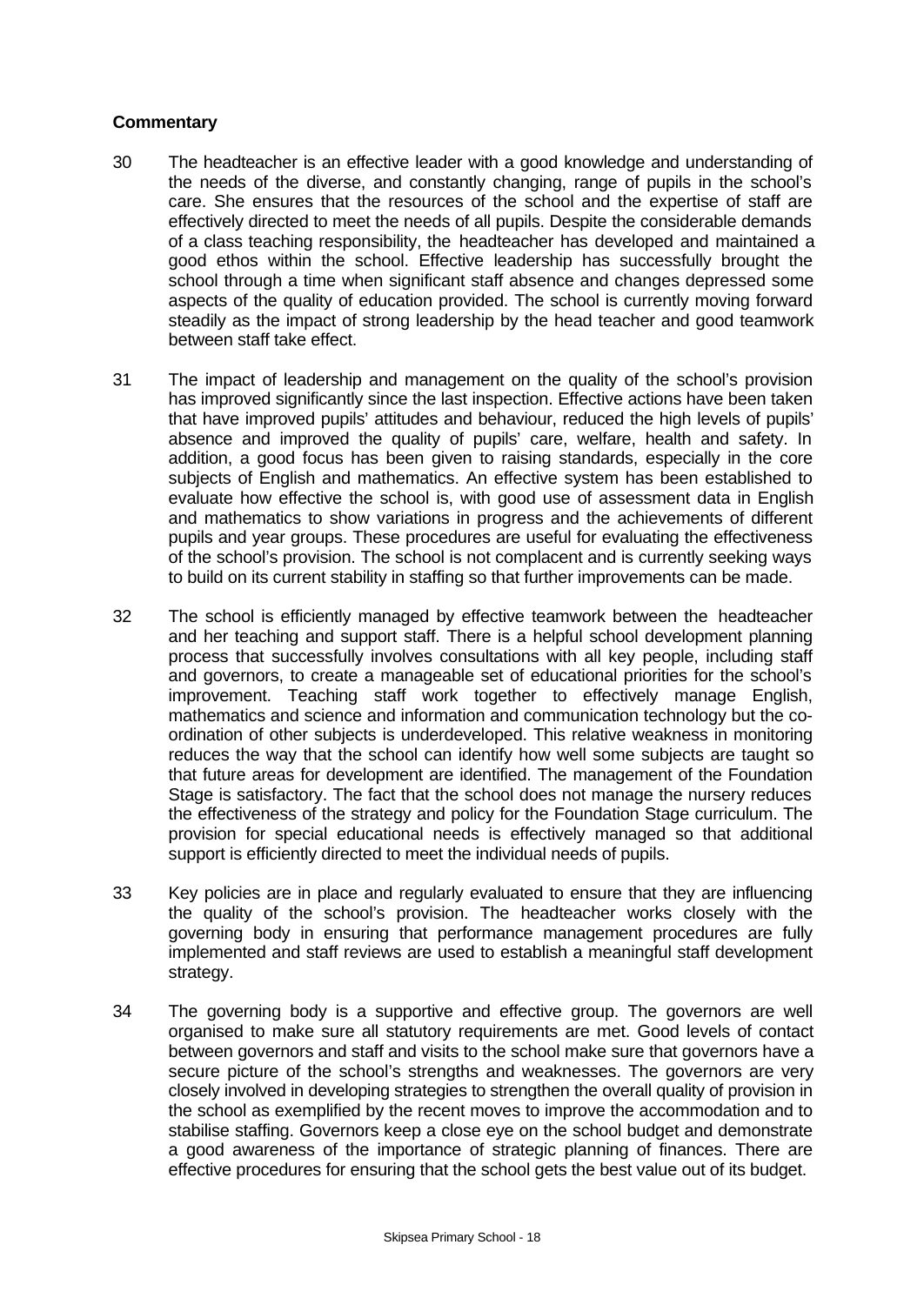#### **Financial information for the year April 2002 to March 2003**

| Income and expenditure $(E)$ |         |  | Balances (£)                   |
|------------------------------|---------|--|--------------------------------|
| Total income                 | 236 763 |  | Balance from previous yea      |
| Total expenditure            | 228 751 |  | Balance carried forward to the |
| Expenditure per pupil        | 3 3 1 3 |  |                                |

| Income and expenditure $(E)$ |         | Balances (£)                        |         |
|------------------------------|---------|-------------------------------------|---------|
| Total income                 | 236 763 | Balance from previous year          | 29 3 88 |
| Total expenditure            | 228 751 | Balance carried forward to the next | 37 400  |
| xpenditure per pupil         | 3 3 1 3 |                                     |         |

35 Financial management is good. Because of the constant changes in terms of pupils starting and leaving the school, funds vary significantly from year to year. A large surplus is maintained in order to manage unforeseen events arising from the constant flux in pupil numbers. Funds received are well managed overall and the head teacher makes sure that effective procedures are in place to get the best value for spending in terms of the benefits to the pupils' education. Many pupils live in economically and socially deprived circumstances and these, coupled with the high levels of pupil mobility and levels of pupil absence combine to act as significant barriers to learning.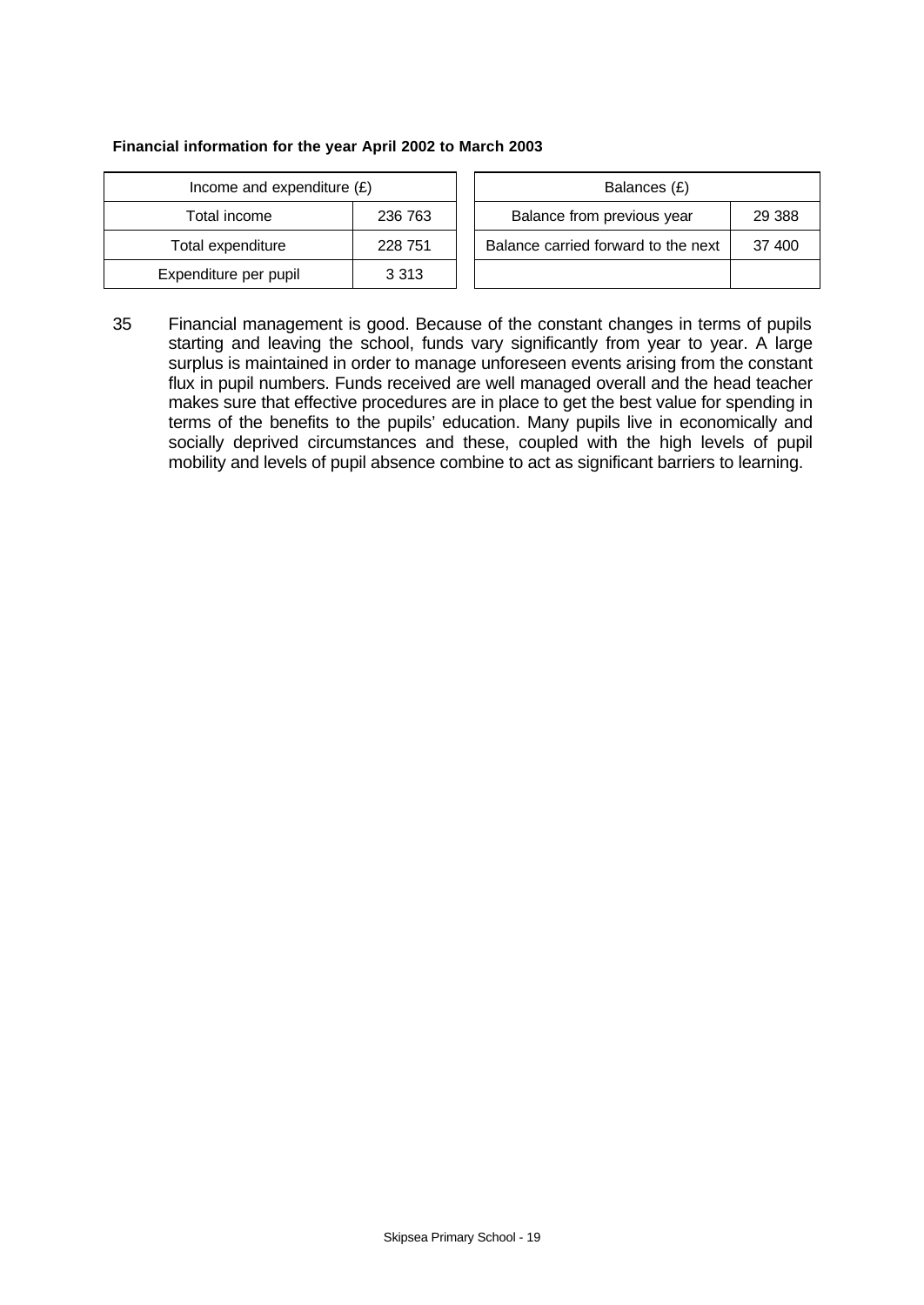## **PART C: THE QUALITY OF EDUCATION IN AREAS OF LEARNING, SUBJECTS AND COURSES**

## **AREAS OF LEARNING IN THE FOUNDATION STAGE**

The overall provision in the Foundation Stage is **satisfactory**.

#### **Main strengths and weaknesses**

- Children achieve well in relation to their very low attainment on entry.
- Leadership and management lack cohesion because of the split responsibility for the nursery and reception.
- Teaching of creative development tends to be too instructional and reduces the children's levels of creative and imaginative thinking
- Children in the reception class receive very good support from their learning support assistant.

- 36 At the time of the inspection there were three full-time reception aged children being taught in a class alongside pupils in Year 1 and Year 2. In addition there were 12 children attending the nursery on a part-time basis each day of the week. Although based in the main school building, the nursery is part of the local education authority peripatetic nursery service and is financed and managed separately from the school budget. The nursery was in place at time of the previous inspection but was not reported on and it is therefore not possible to make a judgement about any improvement in the quality of nursery provision. The quality of provision for reception aged children has improved. The inspection evidence available indicates that children enter the school with attainment that is well below average although there is a wide range of ability with a small number of children being average or above. By the time they reach the end of the reception year, children achieve well but despite making good progress in the reception class, most children do not reach the standards expected for their age by the start of Year 1.
- 37 Satisfactory teamwork between the class teacher and the teaching assistant in the nursery and access to suitable resources and accommodation provide children in the nursery with a satisfactory start to their education. When children move into the reception year, they are taught alongside pupils in Years 1 and 2. The very small number of reception children mix well with their older classmates. When the reception children are taught as part of a whole class, for example in physical education, they benefit from being with older pupils. However, in the classroom, they do not always benefit from being taught as part of a whole class because teaching tends to focus on the older pupils. This is generally overcome by the very good contribution to the children's education provided by the teaching assistant. This enables the reception children to be provided with suitable activities for their age within the mixed-age class. When the children are taught as a small group, they make better progress.
- 38 Assessment information is collated effectively for the small numbers who transfer from nursery to reception each year. When they transfer to reception, the children lose their regular access to the secure play area and this reduces their progress in their physical development. The quality of the curriculum is satisfactory and the overall provision is satisfactorily managed but because the nursery is not managed by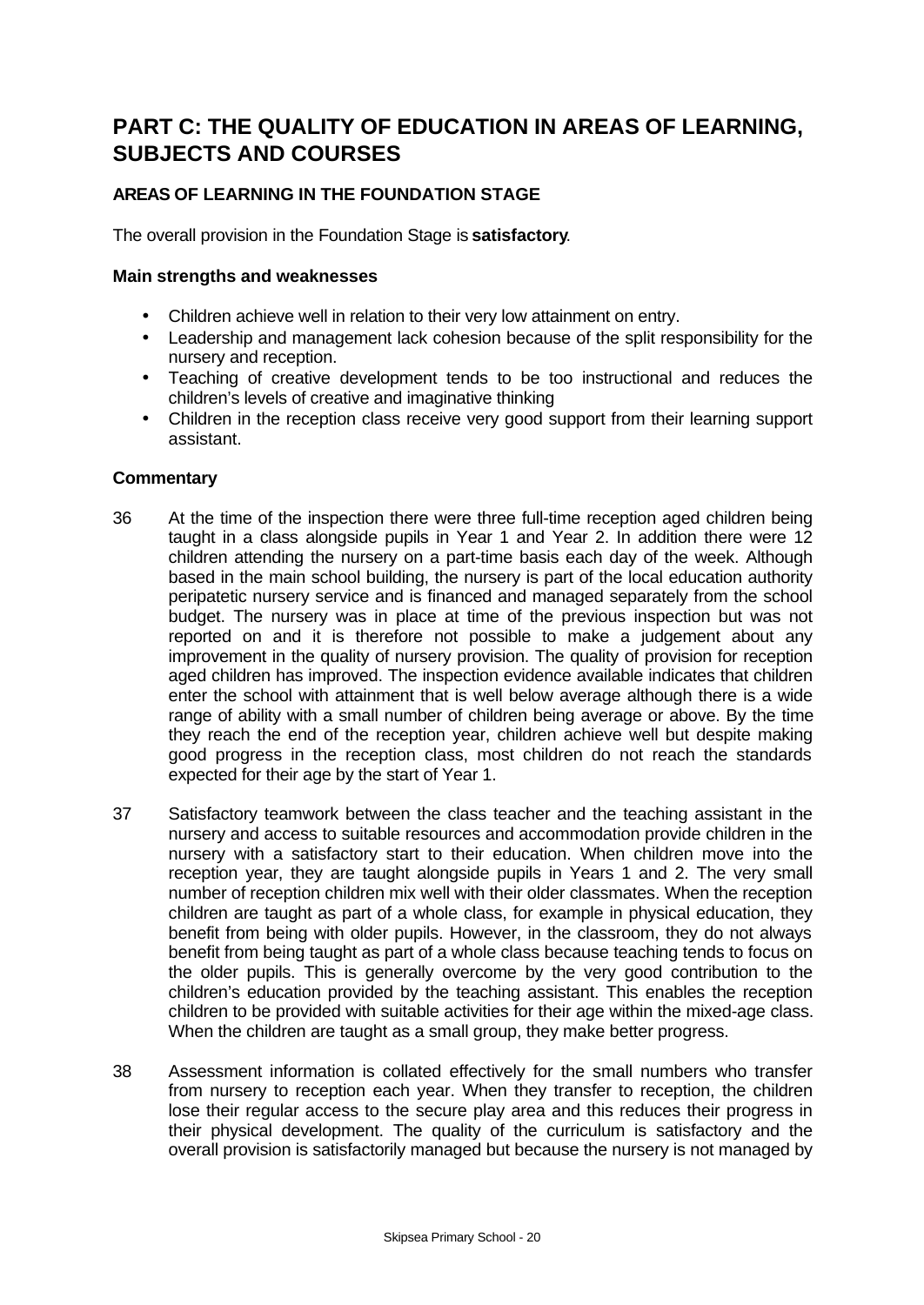the school. This makes it difficult to create and implement a cohesive Foundation Stage.

- 39 In the area of **personal, social and emotional development** teaching is good overall and the children achieve well. Some good aspects of social and emotional development emerge from the mixed-age reception, Year 1 and Year 2 class. Children have good attitudes to the work they do and they behave well. They show a good knowledge of personal hygiene and can be creatively independent in the ways they find of dressing themselves or donning outdoor clothing. Teaching establishes good role models for the children to follow and the children know what is expected of them. By the end of reception, children have a satisfactory sense of independence and confidence in their status and achieve the standards expected for their age.
- 40 Children achieve well in **communication language and literacy** given the low attainment on entry. Some children enter nursery with very limited skills in this area of their development and this is a priority area for teaching. The quality of teaching and learning is satisfactory overall with good teaching of the reception aged children. For some of the children however, the whole class sessions are too demanding of their limited skills in communication. They do better in a group setting where good support from the teaching assistant ensures that children are given a good range of opportunities to develop their letter sounds and to practise their language skills. Good opportunities are provided for role-play as an area for the development of language. Early reading skills are effectively supported by links between the home and school.
- 41 Pupils achieve well in terms of their **mathematical development** as a result of good teaching in the reception class. Teaching in the nursery is satisfactory. In the sessions observed insufficient use was made of the incidental opportunities that arose for encouraging and reinforcing knowledge of number. Children in the reception year benefit from the work of teaching assistants who provides a good range of activities that develop children's understanding of mathematical ideas. Children's use of mathematical vocabulary develops well. Despite the good progress made by children in reception, standards at the start of Year 1 are below the expectations for their age.
- 42 Children achieve well in the way they develop their **knowledge and understanding of the world**. When children start school their knowledge and understanding of the world is poor. Good teaching overall involves children in a good range of activities to kindle their interest and involvement with the world around them. Higher-attaining children have a good level of confidence in the use of computers and are confident in the technology of phone calls in their role-play. Children in both the nursery and reception have contact with visitors such as nurses and parents with babies and toddlers. Despite the good provision, by the time children enter Year 1, standards are still below the expectations for their age. The provision for religious education meets statutory requirements. Children have a good knowledge of some of the key stories from the Bible and know of the love of God. The extensive school grounds provide a source of knowledge and understanding of the world of nature.
- 43 Children achieve well in **physical development.** Many children start school with standards that are below the expectations for their age but, despite the good progress they make, by the end of their time in reception, standards are still below expectations. The quality of teaching is good overall with the provision of a good range of learning activities. These engage pupils in using tools and equipment with confidence and dexterity. Nursery children make good use of the secure outdoor play area where they have access to a range of mobile equipment although they lack fixed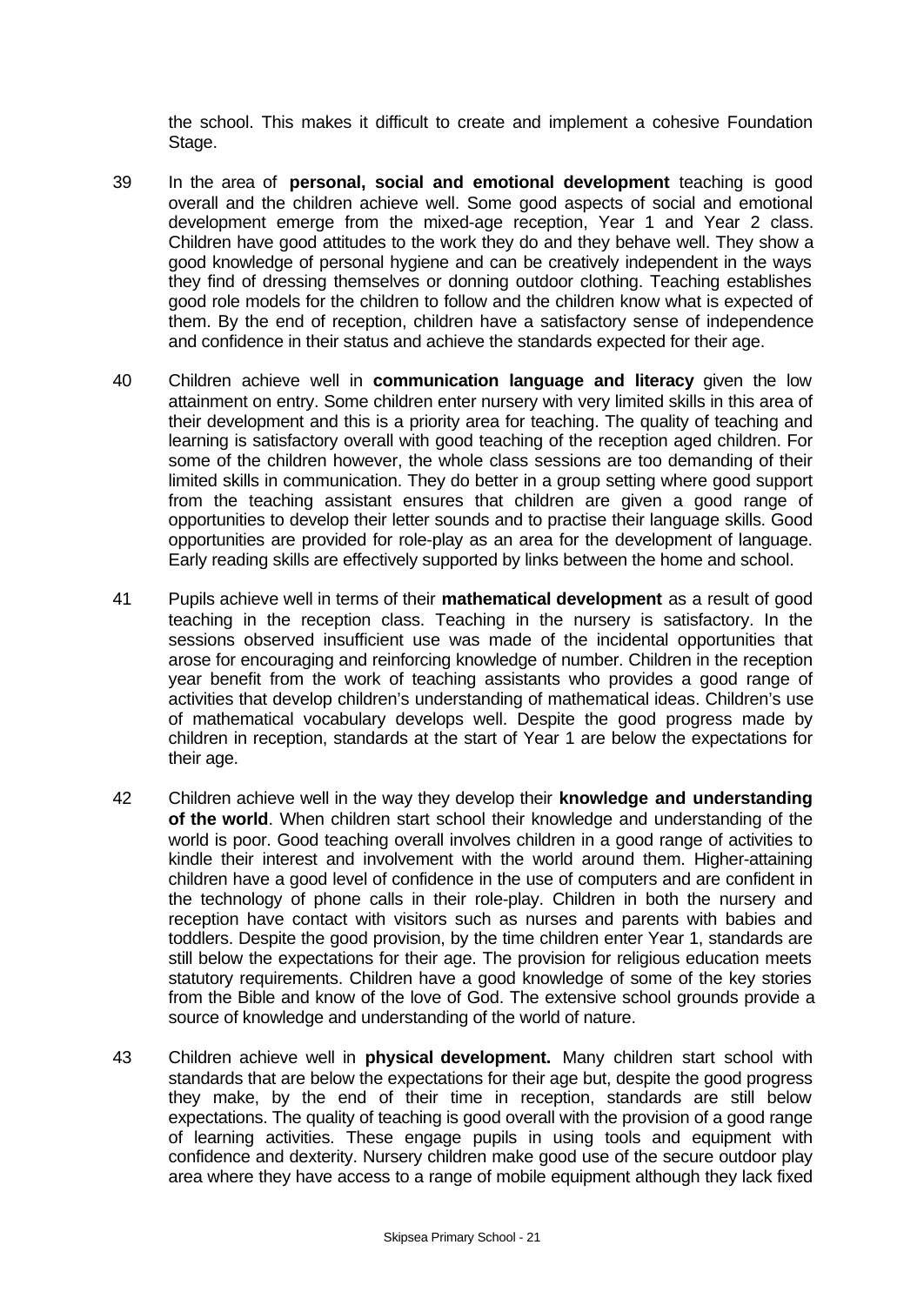climbing apparatus. When they transfer to reception, the children have limited opportunities for using the play area and this depresses the achievement of these children in this area of learning.

44 Teaching and learning in **creative development** is satisfactory and children achieve satisfactorily. There is a good emphasis given to developing children's skills associated with art and design, construction and making and appreciating music. Good use is made of songs, rhymes and stories. Not enough time, however, is given to providing activities that promote the development of creativity and imagination. There is a strong element in teaching across the Foundation Stage of directing and instructing pupils, rather than enabling them to create things for themselves.

## **SUBJECTS IN KEY STAGES 1 AND 2**

## **ENGLISH**

Provision in English is **good**.

#### **Main strengths and weaknesses**

- Pupils achieve well in relation to their prior attainment.
- Pupils with special educational needs achieve well.
- There is good teaching that effectively deals with the demands of the many pupils who have limited language.
- The use of writing across the curriculum is unsatisfactory.
- Assessment procedures are effectively used to inform planning to meet the needs of pupils.

- 45 The number of pupils in each year group is very small and in Years 3 to 6 in particular, there are very high levels of pupil mobility and above average levels of absence. This means that the standards gained in the national tests are unreliable indicators of the overall level achieved in the school. Inspection evidence shows that currently, pupils achieve well at the end of both Year 2 and Year 6, given their low levels of prior attainment, but standards are below the national average. Pupils with special educational needs are achieving as well as their classmates. There is no evidence of a difference between the performance of boys and girls.
- 46 Speaking and listening skills at the end of Year 2 and Year 6 are in line with expectations. In discussions pupils in Year 6 respond maturely to questions. The vast majority of pupils throughout the school listen attentively to each other and their teachers. From a very low baseline the school has concentrated on pupils' skills in comprehension and interpretation. As a result pupils in Year 6 are able to tackle their limitations in language with confidence. Standards in reading are currently average in the present Year 6 group. Pupils exhibit a wide range of preferences for books and authors although current bestsellers figure high in their list of favourites. Standards of writing across the curriculum are below expectations and the quality of presentation of pupils' work is often unsatisfactory. Writing is a priority in the development plan for English and recent measures taken by the school to raise standards are working. There has been a good increase in the amount of emphasis given to practising and improving writing skills but the impact on standards is not yet fully evident.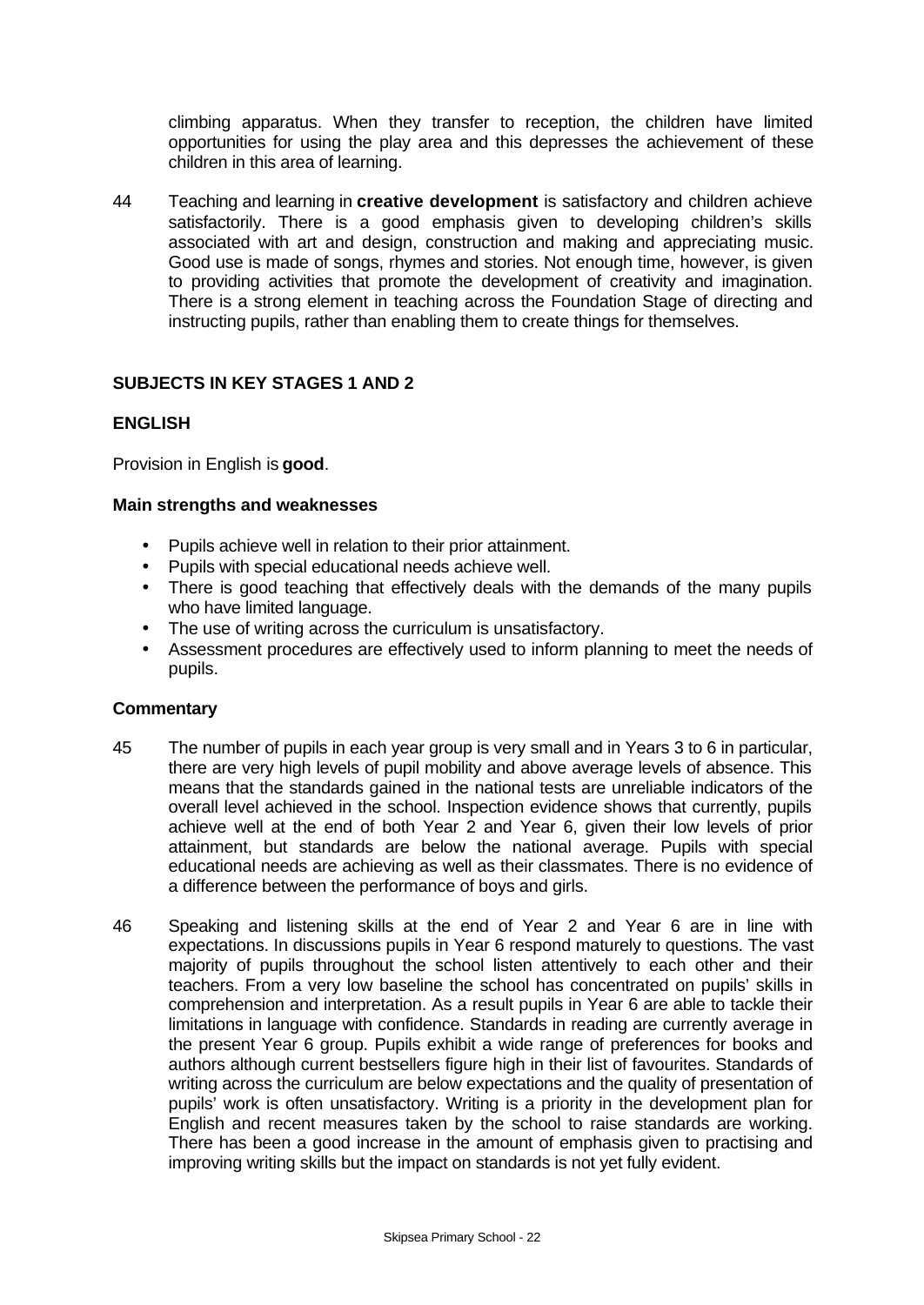- 47 The quality of teaching and learning is good overall and is strongest in Year 5 and Year 6. The majority of pupils learn well as they progress through the school. There are variations in learning amongst pupils who are new arrivals in school with many not doing as well as those children who have been in the school for some years. The particularly good features of teaching are illustrated by high expectations, particularly in reading. Occasionally, however, the pace of lessons is slow and pupils are not sufficiently challenged. In all classes pupils respond well to the good relationships with teachers and support staff and have the confidence necessary for making mistakes and learning from them. The support of the teaching assistants in Years 1 to 6 is a very good feature of teaching. This particularly benefits the teaching of pupils with special educational needs. The needs of these pupils are effectively planned for so that they achieve as well as others. Homework is effectively used across the school, but especially in Years 3 to 6, to promote and extend learning at home.
- 48 Assessment procedures are good and provide teachers with valuable information from which to plan for future learning. Until recently planning has lacked an emphasis on extended writing and non-fiction writing. The action plan for English now recognises the need for placing a greater focus on writing in the foundation subjects and pupils are being given more opportunities for writing in subjects such as history and religious education. It is too early to make an assessment of the success of this strategy but in discussion pupils in Year 6 show a knowledge that has come from a more purposeful approach to interpreting information in a range of subjects. Marking does not always address the need for improvement in standards and too often targets are set and reset without a positive response from pupils. Where it is at its best, in Year 5 and Year 6, marking is oriented towards assisting pupils to set targets to improve the standards they achieve.
- 49 Leadership and management are good. An accurate evaluation of the strengths and weakness of the school's provision has been made and used to create an effective action plan for further improvement. Following a period of frequent changes of staff the school is now poised for a more stable future and the opportunity for implementing its action plan for English. Resources are satisfactory overall and teachers and teaching assistants make good use of them. More use could be made, however, of the good quality computer facilities. In discussion with pupils, they indicate an appreciation of the small but well-chosen library stock. Improvement since the time of the previous inspection has been satisfactory.

## **Language and literacy across the curriculum**

50 The use of writing across the curriculum is unsatisfactory. The quality of writing varies considerably from pupil to pupil and is often untidy. Pupils make good use of reading, however, to support learning in many subjects, but the planning of such links is not consistent and tends to be rather ad hoc. This lack of a coherent planning model limits the opportunities for pupils to raise the quality of their written work in particular.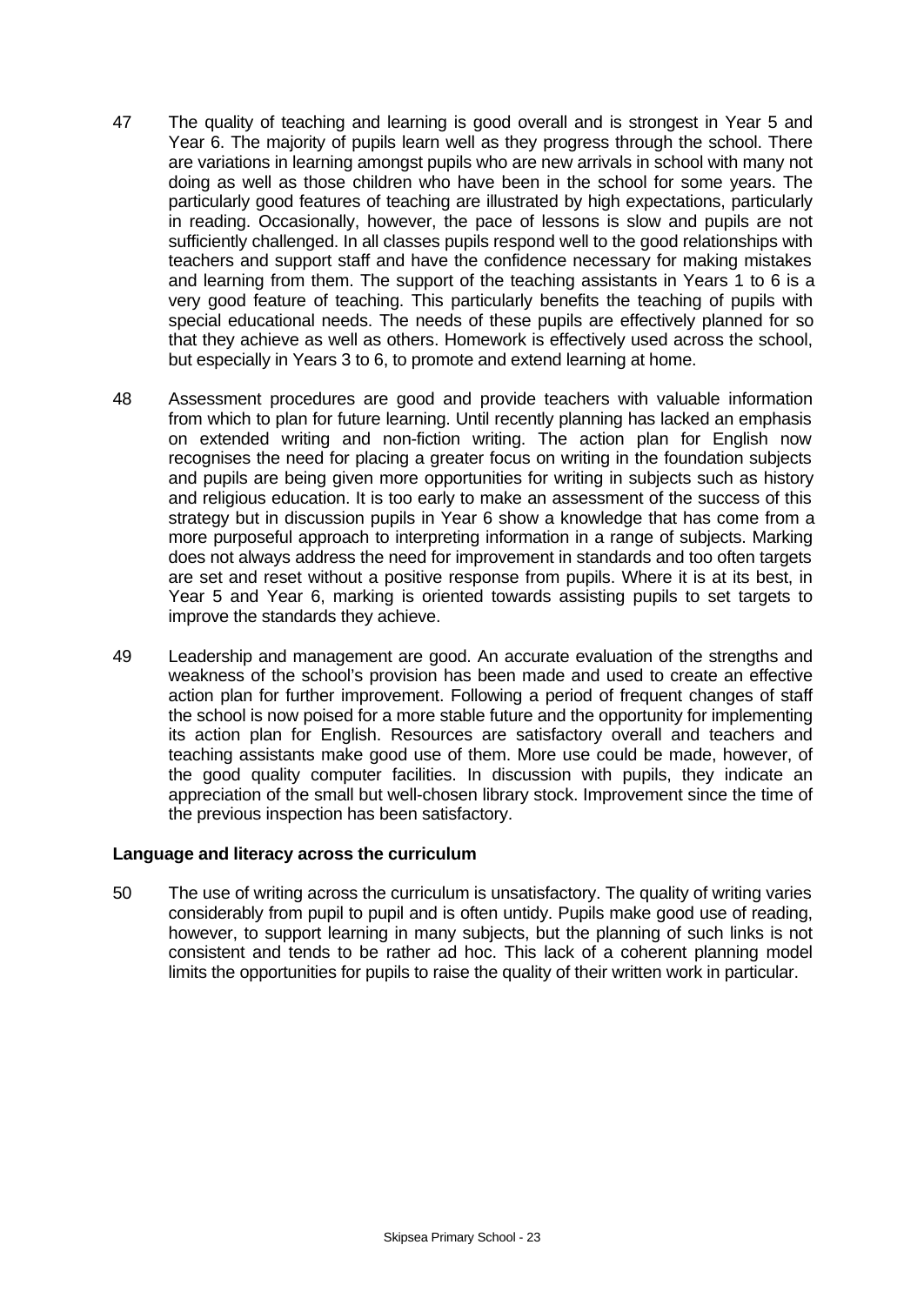## **MATHEMATICS**

Provision in mathematics is **good.**

#### **Main strengths and weaknesses**

- Pupils achieve well given their prior attainment but standards are below national average.
- In Years 5 and 6, good teaching results in higher-attaining pupils being challenged but in Years 3 and 4 higher-attaining pupils are not always given enough challenge.
- Assessment is an effective tool for tracking pupils' progress, but pupils could be more involved in setting targets and monitoring their progress towards them
- Effective leadership and management has raised the profile of mathematics in the school and improved standards as a result.

- 51 The very small numbers of pupils in each year group makes the analysis of data from national tests unreliable. Inspection evidence shows that pupils achieve well but standards are currently below the national expectations for their age at the end of both Years 2 and 6. This is primarily because of the relatively low natural ability of the pupils but also, in Year 6, as a result of the negative impact of the high levels of mobility within Years 3 to 6. Whilst pupils generally do as well as they can in developing a secure knowledge and understanding of basic numeracy, they could do better in applying these skills to undertake mathematical investigations. Across the school, pupils with special educational needs receive good support in class and achieve as well as other pupils. There is no evidence of a difference between the performance of boys and girls.
- 52 The quality of teaching and learning is good overall with very good teaching in Year 5 and Year 6. Teachers have a secure knowledge and understanding of how to teach the National Numeracy Strategy so that it is adapted to meet the needs of all pupils. The good quality of teaching in Year 5 and Year 6 is a major factor in the pupils' good achievement by the end of Year 6. The good lessons were very well planned to meet the needs of all pupils and very well paced so that pupils knew that they were expected to be productive. There are high expectations for pupils to work things out for themselves and this motivates pupils in this class to work hard and to do their best. Pupils generally enjoy their lessons, work hard, sustain concentration and show very good attitudes to learning although a small number in Years 1 and 2 work quite slowly. At times, lessons are too strongly teacher directed and this results in pupils losing concentration. There are occasions when higher attaining pupils in Years 3 and 4 are not given sufficiently challenging work. The quality of marking is satisfactory overall and good in Year 5 and Year 6. The strengths in marking are that pupils are regularly provided with constructive and helpful comments in their books. This is not always the case in other year groups where opportunities are not consistently taken to involve pupils in setting mathematical targets for improvement. Homework is effectively used to promote and extend learning at home. Pupils in Years 3 to 6 enjoy attending an extra-curricular mathematics club which provides a range of very challenging activities for pupils to exercise their mathematical knowledge and understanding.
- 53 Leadership and management are good. The head teacher has worked hard to raise the profile of mathematics and to improve achievement throughout the school. This has resulted in a greater emphasis being given to developing pupils' mental arithmetic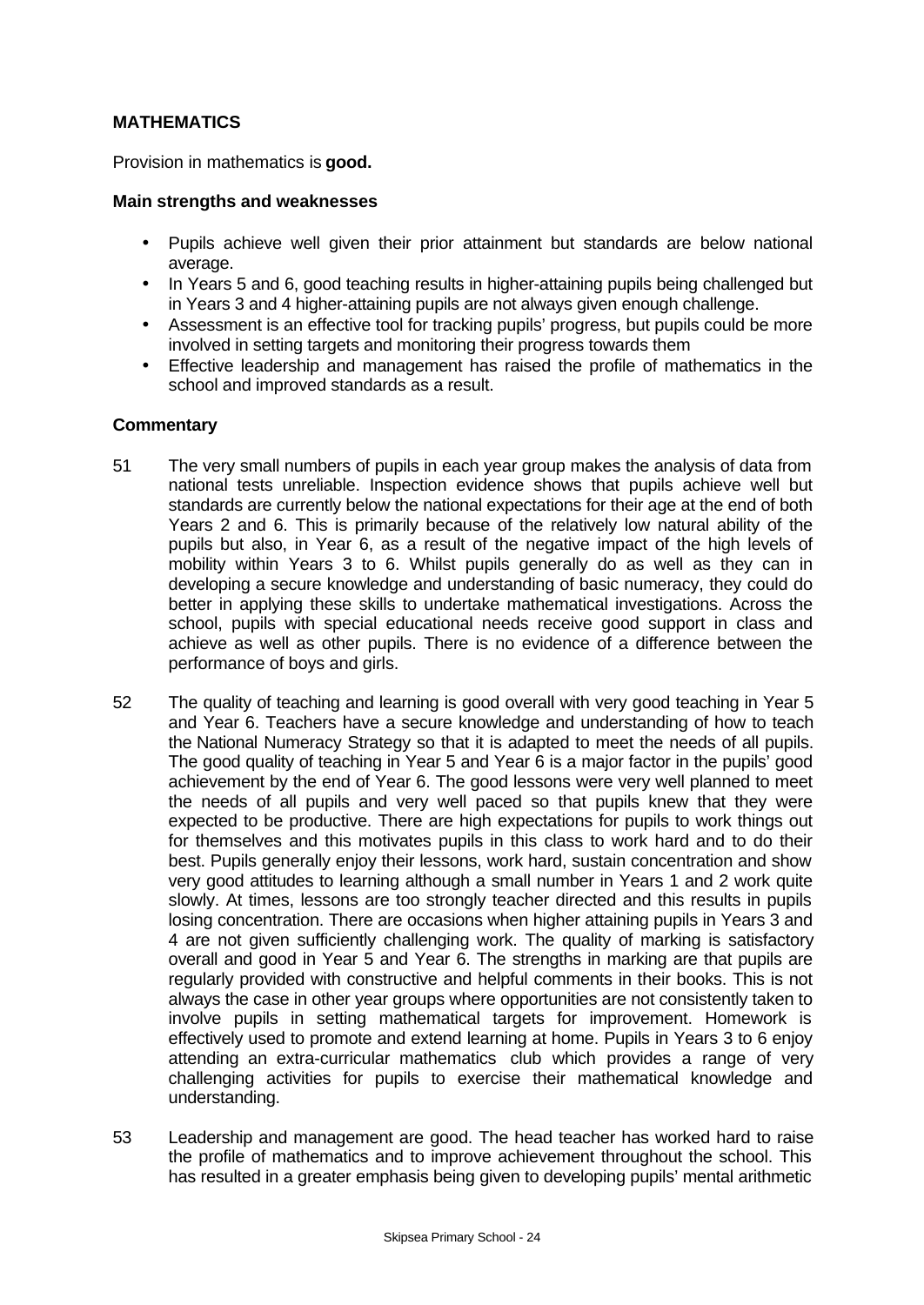skills. There is an effective strategy being developed to promote the development of pupils' skills for solving mathematical problems, but this has not yet had a full impact on standards. Procedures for assessment are effective in enabling staff to identify the school's strengths and weaknesses in the quality of its mathematics provision. There has been a good improvement in provision since the last inspection.

#### **Mathematics across the curriculum**

54 Satisfactory use is made of numeracy to enable pupils to apply their knowledge and understanding of mathematics to other subjects and contexts. Information and communication technology is used well as a mathematical teaching aid. Pupils often use mathematical programmes independently to represent data on spreadsheets and as graphs and charts.

## **SCIENCE**

#### Provision in science is **satisfactory**

#### **Main strengths and weaknesses**

- There is a relative strength in the way that pupils are taught about life processes and living things.
- Scientific knowledge is generally taught well, but higher expectations are needed regarding the development of pupils' expertise in performing scientific investigations.
- The standard of presentation of pupils' work and the range of recording is unsatisfactory.
- Good links are made between science and aspects of pupils' personal development.

- 55 Pupils achieve satisfactorily in science. In their time in school, pupils do well in improving their knowledge of scientific ideas but could do better in their skills of performing scientific investigations. The very small number of pupils in each year group and the high levels of pupil mobility make an analysis of data from national tests unreliable. The high level of pupil mobility and relatively high levels of absence amongst some groups of older pupils also reduces the overall standards attained by the age of eleven. Inspection evidence indicates that standards in science are currently below national expectations at the end of both Years 2 and 6. Pupils with special educational needs receive good support in class and achieve as well as other pupils. There is no evidence of a difference between the performance of boys and girls. Standards are similar to those at the time of the last inspection.
- 56 The quality of teaching and learning in the lessons observed during the inspection was good but when the whole picture is taken into account, including the examination of pupils' written work, teaching and learning is satisfactory overall. Pupils enjoy science lessons and most have a keen interest in finding out about the world around them. There is a relative strength in the teaching of ideas related to life processes and living things and to materials and their characteristics but not enough is done to develop practical activities related to physical science. In Years 1 and 2 pupils are given a satisfactory grounding in the knowledge of science but more could be done to develop pupils' practical skills. Teachers tend to be directive and do not plan enough activities for pupils to use their own initiative and to try out their own ideas. In Years 3 to 6, pupils make satisfactory progress. They are encouraged to develop basic skills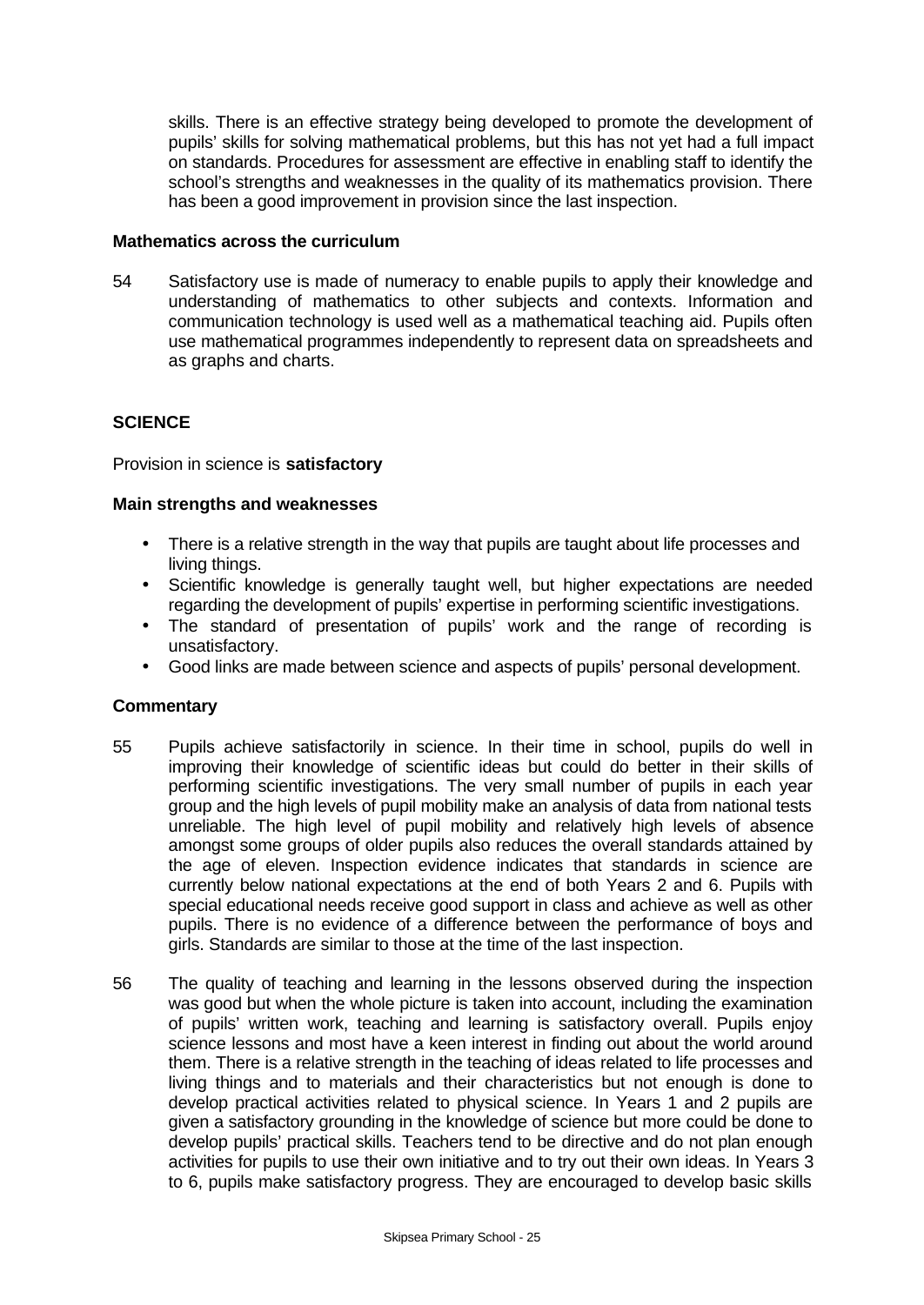of gathering scientific data through measurement but expectations for accurate measurement are too low. Teachers could do more to enable pupils to apply the skills of numeracy to science. The quality of pupils' recording is unsatisfactory because it is often untidy and the range of recording is very narrow. The quality of marking is satisfactory with comments aimed at challenging what pupils do and to involve pupils in setting their own targets.

57 Science is satisfactorily led and managed. The curriculum is planned satisfactorily and the science policy has been improved since the last inspection. There is a clear, structured policy and guidance for promoting the growth of pupils' knowledge, but not enough guidance about how to develop skills of performing scientific investigations. Good links are made between science and personal, social and health education for example through the way the subject includes work on drugs awareness and sex education. There are satisfactory ways of monitoring pupils' attainment and progress and effective strategies are in place to prepare pupils for the end of Year 6 national tests. The quality of provision has been maintained since the last inspection.

## **INFORMATION AND COMMUNICATION TECHNOLOGY**

Provision in information and communication technology is **satisfactory**.

#### **Main strengths and weaknesses**

- Teachers are secure in their knowledge and skills of using the computer and it is used effectively as a teaching tool.
- Pupils could do better in using the computer for control and sensing.
- Effective management makes sure that the quality of provision is steadily improving.

- 58 The limitations of the time available for the inspection meant that judgements for information and communication technology are based on observations in Years 3 to 6. Secure judgments could not be made about standards and achievement at the end of Year 2. Inspection evidence is that by the end of Year 6, pupils achieve satisfactorily and reach standards that are in line with the national expectations for their age. Standards have been maintained since the last inspection.
- 59 The quality of teaching and learning is satisfactory. Staff are confident to use the computer themselves and in this they act as a good role model for pupils. During lessons, good use is made for example, of an interactive whiteboard to demonstrate to pupils a range of teaching points. Pupils enjoy using computers and are confident in doing so to support learning across the curriculum. By the end of Year 6, pupils develop a secure knowledge and understanding of skills of word processing and a range of techniques for editing and adapting text. Pupils are adept at selecting images and photographs from a variety of sources including the Internet and importing them into pieces of text. Effective procedures are employed by pupils to create and interrogate databases using spreadsheets. These are applied to support learning in subjects such as science and geography. The school has a protected and filtered Internet system and pupils regularly use the Internet to locate information to assist in curriculum projects. Using a computer programme pupils develop satisfactory techniques for controlling the directions of a programmable object. There is a weakness in the pupils' experience of using information and communication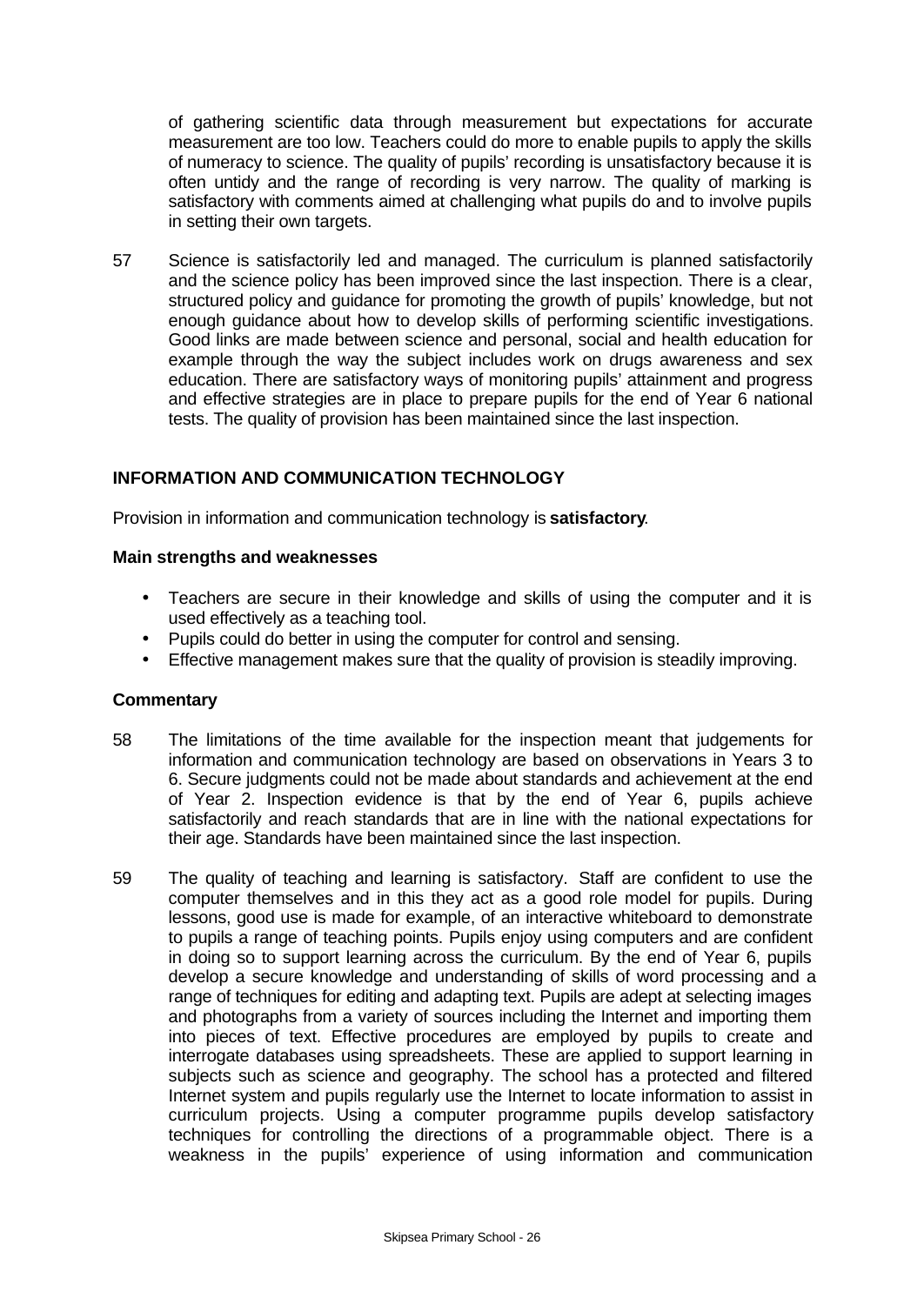technology to control and direct moving mechanisms or in gathering data about the environment.

60 The subject is effectively led and managed. Since the last inspection, a sharper and more relevant policy and scheme of work has been developed and implemented. Resources are better and there is an annual review to identify what is needed. An Internet access policy has been devised which is communicated clearly to parents and pupils. The overall provision for information and communication technology is better than it was at the time of the last inspection.

#### **Information and communication technology across the curriculum**

61 Information and communication technology is used satisfactorily to support learning across the curriculum. Pupils successfully use programs to store and then interrogate data gathered, for example, as part of science activities involving the comparative measurements of pupils' bone lengths. Search facilities gained through the school's internet connection and CD ROMS are effectively used to locate information associated with geography and history and word processing activities enable pupils to develop literacy skills. Pupils with special educational needs make good use of a spelling programme designed to improve their knowledge and understanding of words and how they are spelt.

#### **HUMANITIES**

A judgement about the quality of the provision was not possible in either geography or history because insufficient evidence was available.

- 62 In **geography**, one lesson was observed, pupils' work was sampled and discussions were held with Year 6 pupils. This range of evidence, indicates that standards are below national expectations at the end of Year 6 and pupils' achievement is unsatisfactory. Pupils have a very limited knowledge and understanding of geographical facts and have weak skills for finding information from practical work in the classroom or outdoors. Pupils are very unsure of the way their locality differs from another different one in the United Kingdom or abroad and are very unsure of how to use maps to locate places. Pupils' knowledge and understanding is weak about the different sorts of world terrain, for example savannah or desert, and they struggle to name continents, seas and oceans and the major physical features. There is great uncertainty amongst pupils of the major features within their local area and they have limited knowledge and understanding of using field study skills to learn about their environment. Changes and uncertainty in staffing have resulted in a lack of direction and leadership in geography.
- 63 In **history** no lessons were observed. However, by speaking with pupils about their work and looking at curriculum planning and analysing pupils' work on display it is clear that the school is providing pupils with relevant experiences in history. All the requirements of the curriculum are taught. There is a strength in the use of the local area for example by studying the excellent example of a motte and bailey castle in the village and of making good use of educational visits to enhance lessons. Pupils develop good research skills to locate and interpret historical facts and events involving the use of the Internet, CD-ROMs and reference books.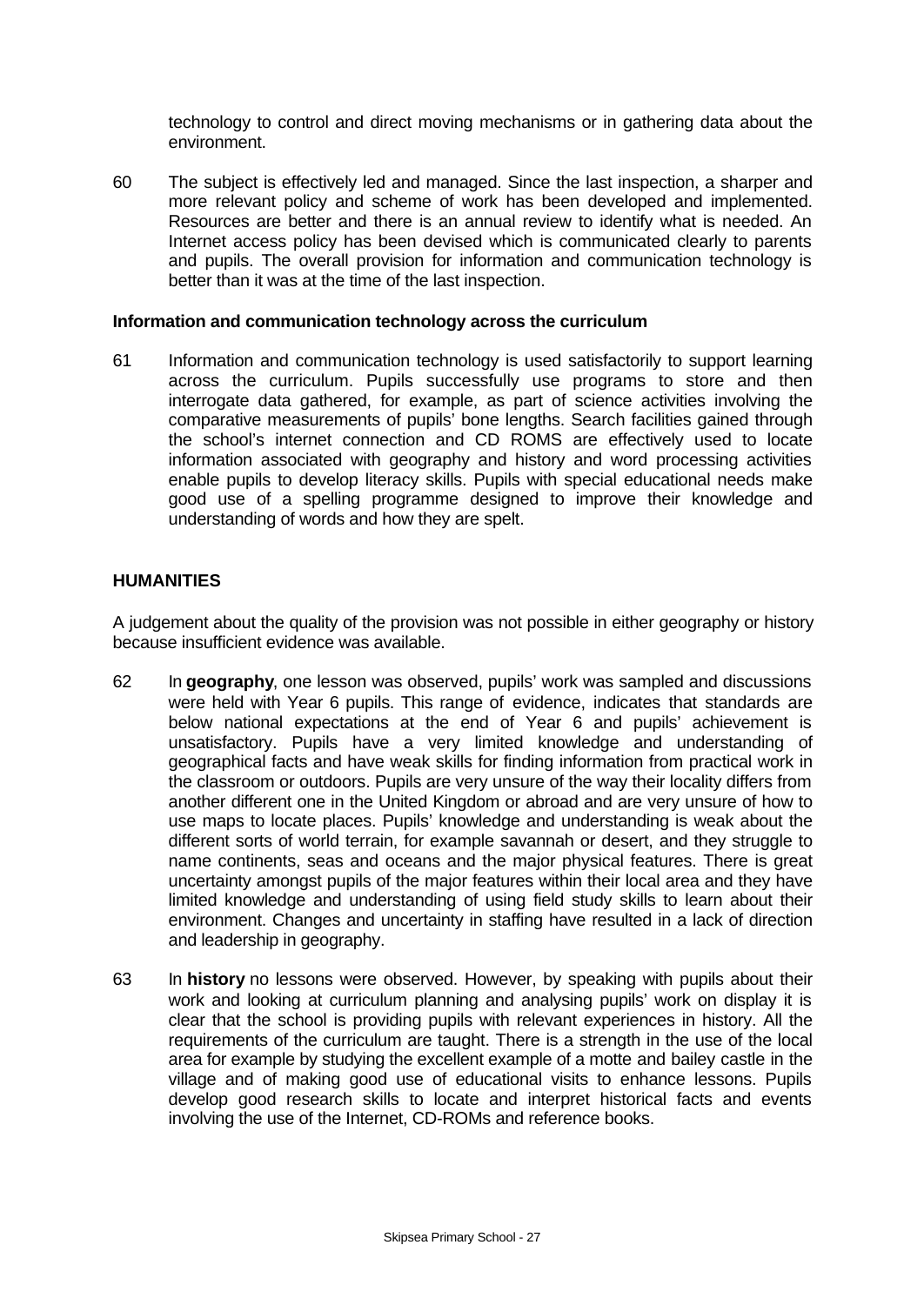## **Religious education**

Provision in religious education is **good.**

#### **Main strengths and weaknesses**

- Pupils achieve good standards by the end of both Years 2 and 6.
- Visits are effectively used to enrich learning.
- Religious education makes a good contribution to pupils' spiritual, moral, social and cultural education.
- 64 Pupils achieve well and reach standards at the end of both Years 2 and 6 that are above the expectations of the locally agreed syllabus. This represents an improvement since the time of the previous inspection.
- 65 By the end of Year 2, pupils have developed a good understanding of some of the main festivals and customs of the Jewish faith. They relate this to significant Christian festivals with which they are familiar. Pupils demonstrate a good understanding of the way that religious customs act to unify people of the same faith. In Years 3 to 6, pupils develop well their knowledge and understanding of other religions and faith groups. Pupils have access to a small but well-chosen library of books on other faiths which contributes to their good knowledge and understanding of other faiths and cultures. Pupils in Year 6 are able to name the significant festivals in four of the main religions and have a working knowledge of other faiths.
- 66 The quality of teaching and learning is good overall. Lessons are carefully planned and good efforts are made to bring learning alive by visiting places of worship in the area. Teachers organise visits to Christian and other centres. Pupils are developing a good sense of tolerance and respect for beliefs and practices other than their own. As part of their work they have come to a realisation that cultural differences are part of a rich tapestry of social organisation but they also know that similarities are also important. During lessons pupils work hard and develop their sense of spirituality in a religious sense. The quality of written work could be better and the standard of presentation is at times untidy.
- 67 The subject is well managed and led. Regular reviews are made of the curriculum and its relevance to the locally agreed syllabus. A reasonably good range of resources has been developed and, when necessary, these are supplemented by loan materials. There is a suitable policy that guides what is taught.

## **CREATIVE, AESTHETIC, PRACTICAL AND PHYSICAL SUBJECTS**

No lessons were seen in **design and technology** and **music.** In both **art and design** and **physical education** one lesson was observed in each key stage. It is not therefore possible to make a firm judgement about provision in any of these subjects. In addition to observing lessons, inspectors spoke to the staff team about how they manage and lead each subject and looked at pupils' work available in the school.

68 In **art and design** the range of work available around the school indicates that standards are good and pupils are achieving well. This is an improvement since the time of the last inspection. The quality of teaching in the two lessons seen was good. The lessons were well planned and enabled the pupils to exercise their creative imagination whilst being well supported by teachers. Analysis of work in the wider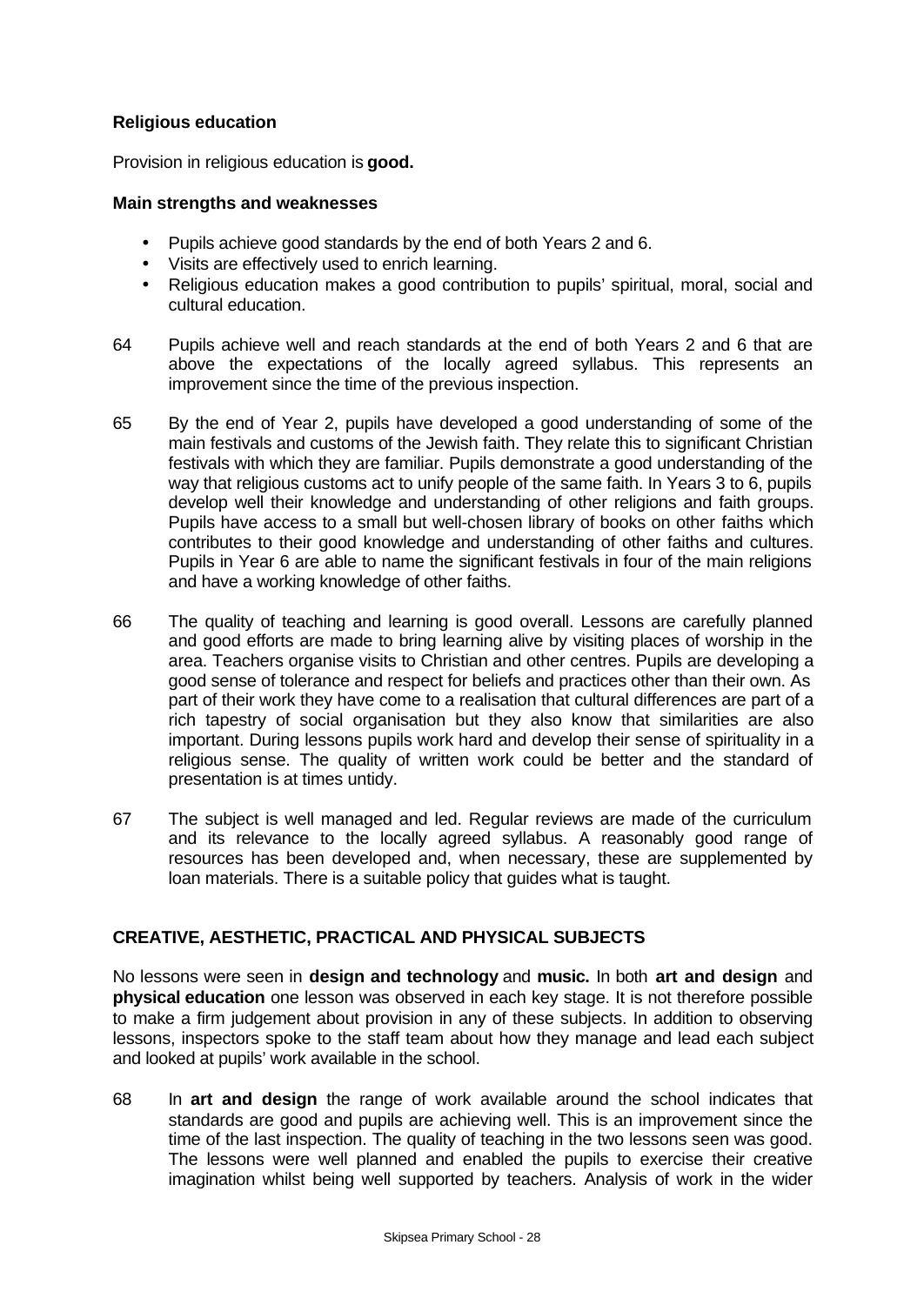context of displays and discussions with pupils indicate a broad understanding of art in the European tradition. Pupils in Year 6 are able to discuss the work of a number of well-known figures for example, Picasso and Lowry and can state which styles they prefer. Their appreciation of art is enriched by visits to galleries and museums. Older pupils have recently been involved in a project in which a sculptor worked with them to create large scale outdoor clay sculptures. Art and design work is displayed throughout the school in a way that gives a sense of the progress made by pupils over time. As part of their study of art and design pupils begin to understand that art represents many different cultural experiences and this aspect of their studies forms part of the good provision for spiritual, social, moral and cultural development.

- 69 In **design and technology**, discussion with pupils showed that they are gaining experience of a range of materials and techniques and developing the expected subject skills through designing and making a variety of products. Younger pupils have designed and made slippers of a good quality and older pupils have designed and made water containers. It is clear that pupils use initial research to gather ideas for their designs and evaluate how well they have done. This is a similar position to that found by the last inspection. Resources are sufficient and adequate for current use but the use of information and communication technology to support learning either through planning, modelling or control is at an early stage.
- 70 In **music,** it was impossible to observe any music lessons and as such judgment cannot be made about standards or provision. A review of school documentation shows that the subject is taught according to the syllabus and pupils have a suitably broad and balanced curriculum.
- 71 In **physical education,** the school works hard to ensure that each pupil receives two hours of sport each week. From viewing planning and discussions with teachers and pupils it is evident that all strands of the subject, including outdoor and adventurous activities, are regularly taught during the course of the two-year cycle. From the observations made during the inspection, the quality of teaching and learning is satisfactory. This is a position similar to that found by the last inspection. Pupils are provided with a suitably broad and balanced curriculum. Pupils develop satisfactory levels of co-ordination and balance and good skills of playing games for example, basketball and netball. Good links with nearby primary schools enable pupils to participate in competitive sporting events. Pupils benefit from good outdoor games facilities but the school hall is small and makes indoor games difficult to manage. A satisfactory range of after school clubs develops games skills further.
- 72 Teachers work together to effectively **lead and manage** each subject. Staff are enthusiastic about developing each subject and ensure that statutory requirements are met but there is a weakness in the procedures established within the school for monitoring and evaluating the standards and progress of pupils.

#### **Personal, social and health education and citizenship**

73 It was not possible to gather enough information to form an overall judgement about provision. Inspection evidence, however, shows that the school follows the local authority scheme for personal, social and health education and citizenship. Pupils are regularly given time to share their thoughts and emotions with each other and to discuss events that matter to them. The school promotes positive attitudes to healthy eating and has effective procedures to develop the pupils' awareness and sensitivity to issues about sex and relationships and to the importance of resisting drugs.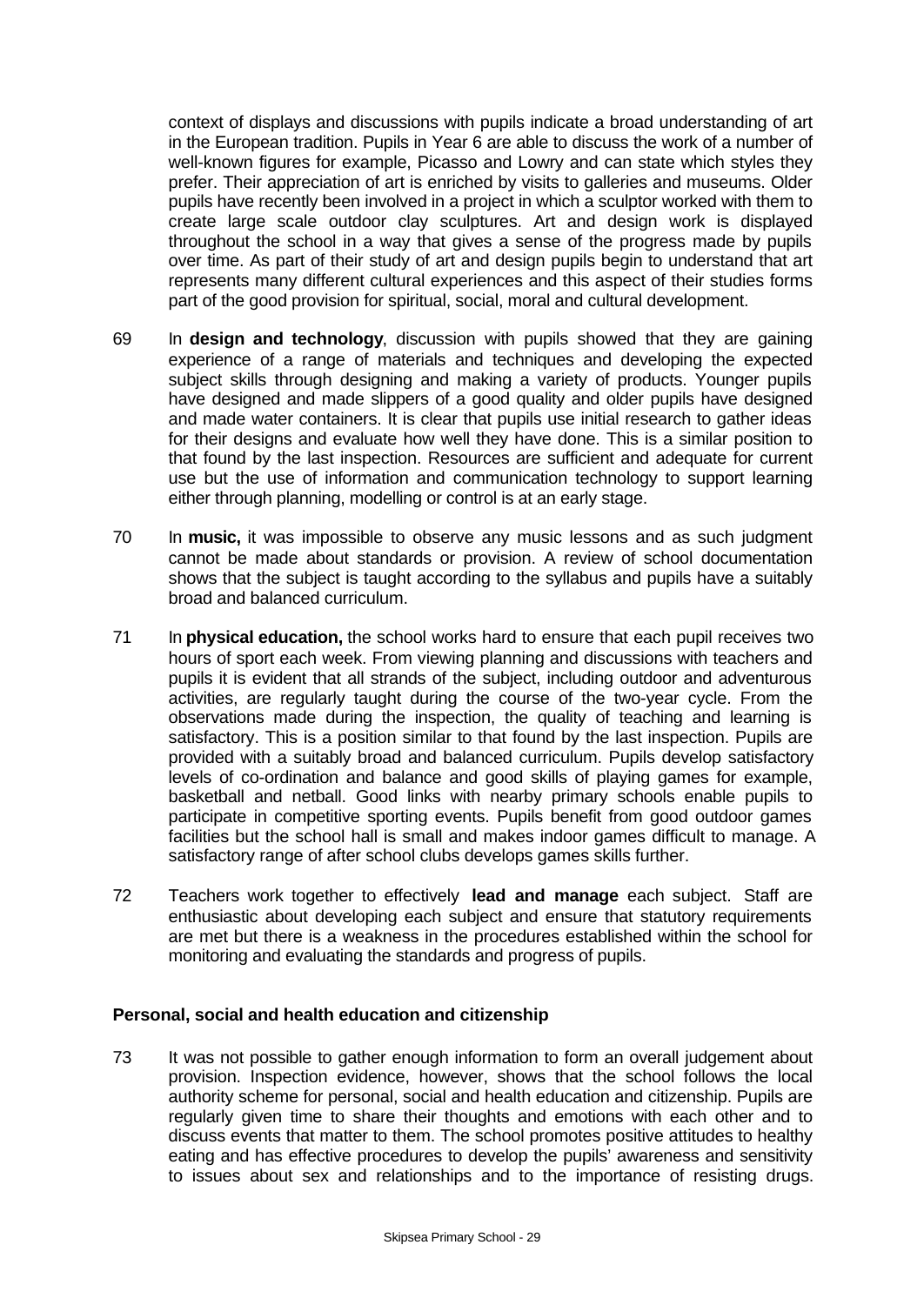Teachers effectively lead many class discussions so that pupils develop a good awareness of the importance of valuing others. Racial awareness is promoted effectively. Pupils are encouraged to judge others by what they do and say rather than by their looks or beliefs. Citizenship is effectively promoted and there is a strength in the way pupils are encouraged to be aware of the importance of nature and the need to protect and care for the natural environment.